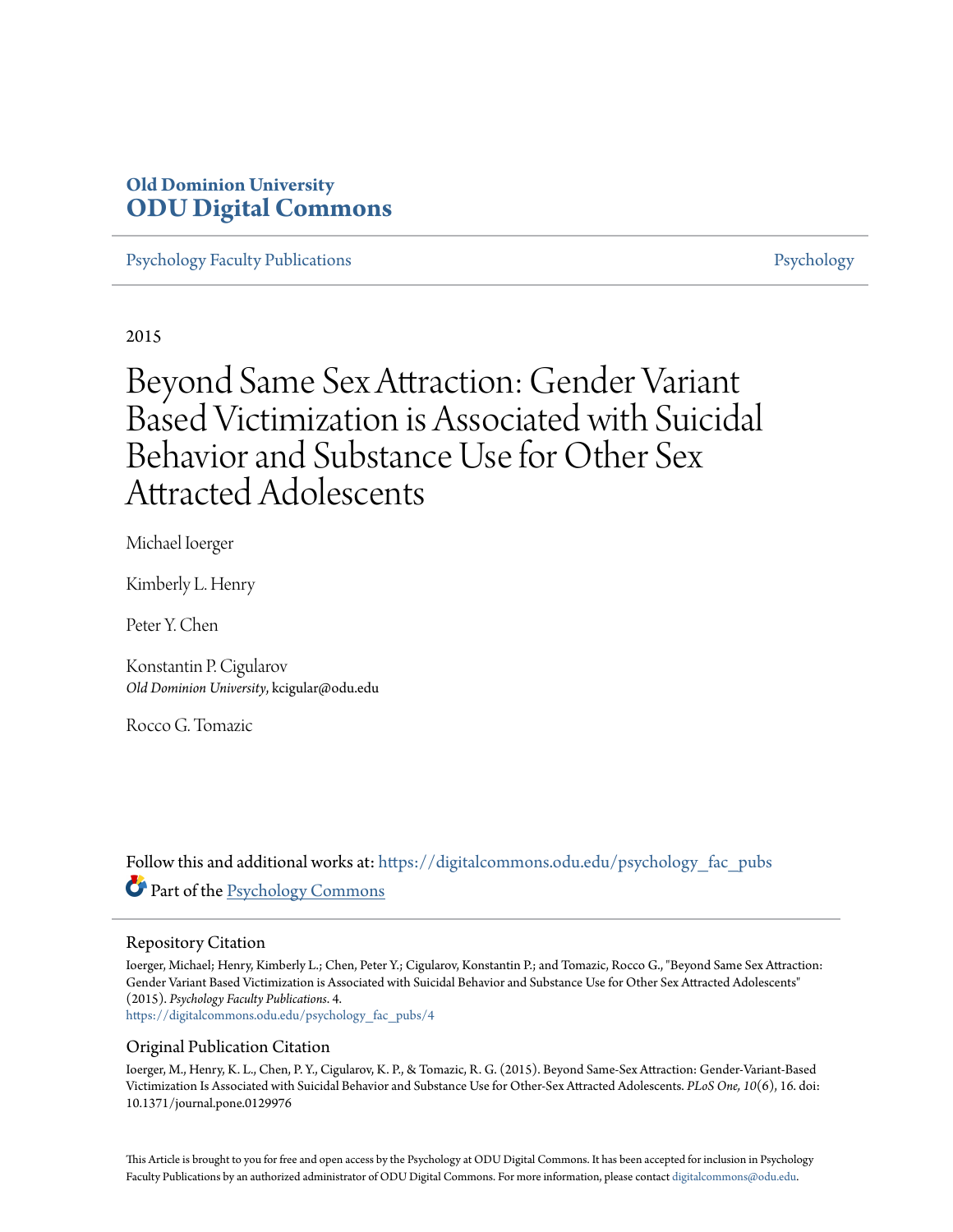

# **G** OPEN ACCESS

Citation: Ioerger M, Henry KL, Chen PY, Cigularov KP, Tomazic RG (2015) Beyond Same-Sex Attraction: Gender-Variant-Based Victimization Is Associated with Suicidal Behavior and Substance Use for Other-Sex Attracted Adolescents. PLoS ONE 10(6): e0129976. doi:10.1371/journal.pone.0129976

Academic Editor: Frank Y. Wong, Emory University's RSPH, UNITED STATES

Received: February 2, 2015

Accepted: May 14, 2015

Published: June 12, 2015

Copyright: © 2015 Ioerger et al. This is an open access article distributed under the terms of the [Creative Commons Attribution License,](http://creativecommons.org/licenses/by/4.0/) which permits unrestricted use, distribution, and reproduction in any medium, provided the original author and source are credited.

Data Availability Statement: All relevant data are within the paper and its Supporting Information files.

Funding: Colorado State University Libraries Open Access Research and Scholarship Fund.

Competing Interests: The authors have declared that no competing interests exist.

RESEARCH ARTICLE

# Beyond Same-Sex Attraction: Gender-Variant-Based Victimization Is Associated with Suicidal Behavior and Substance Use for Other-Sex Attracted Adolescents

Michael loerger<sup>1ଢ</sup>\*, Kimberly L. Henry<sup>2ଢ</sup>, Peter Y. Chen<sup>3‡</sup>, Konstantin P. Cigularov<sup>4‡</sup>, Rocco G. Tomazic5‡

1 Department of Psychology, Syracuse University, Syracuse, New York, United State of America,

2 Department of Psychology, Colorado State University, Fort Collins, Colorado, United States of America,

3 Department of Psychology, Auburn University, Auburn, Alabama, United States of America, 4 Department of Psychology, Old Dominion University, Norfolk, Virginia, United States of America, 5 Borough of Freehold Public Schools, Freehold, New Jersey, United States of America

☯ These authors contributed equally to this work.

‡ These authors also contributed equally to this work.

mkioerge@syr.edu (MI)

# Abstract

Gender-variant-based victimization is victimization based on the way others perceive an individual to convey masculine, feminine, and androgynous characteristics through their appearance, mannerisms, and behaviors. Previous work identifies gender-variant-based victimization as a risk factor for health-risking outcomes among same-sex attracted youths. The current study seeks to examine this relationship among other-sex attracted youths and same-sex attracted youth, and determine if gender-variant-based victimization is similarly or differentially associated with poor outcomes between these two groups. Anonymous data from a school-based survey of 2,438 racially diverse middle and high school students in the Eastern U.S. was examined. For other-sex attracted adolescents, gender-variantbased victimization was associated with a higher odds of suicidal thoughts and behaviors, regular use of cigarettes, and drug use. When compared to same-sex attracted adolescents, the harmful relationship between gender-variant-based victimization and each of these outcomes was similar in nature. These findings suggest that gender-variant-based victimization has potentially serious implications for the psychological wellbeing and substance use of other-sex attracted adolescents, not just same-sex attracted adolescents, supporting the need to address gender expression as a basis for victimization separate from sexuality- or gender-minority status. The impact that gender-variant-based victimization has on all adolescents should not be overlooked in research and interventions aimed at addressing sexual orientation-based and gender-variant-based victimization, substance use, and suicide prevention.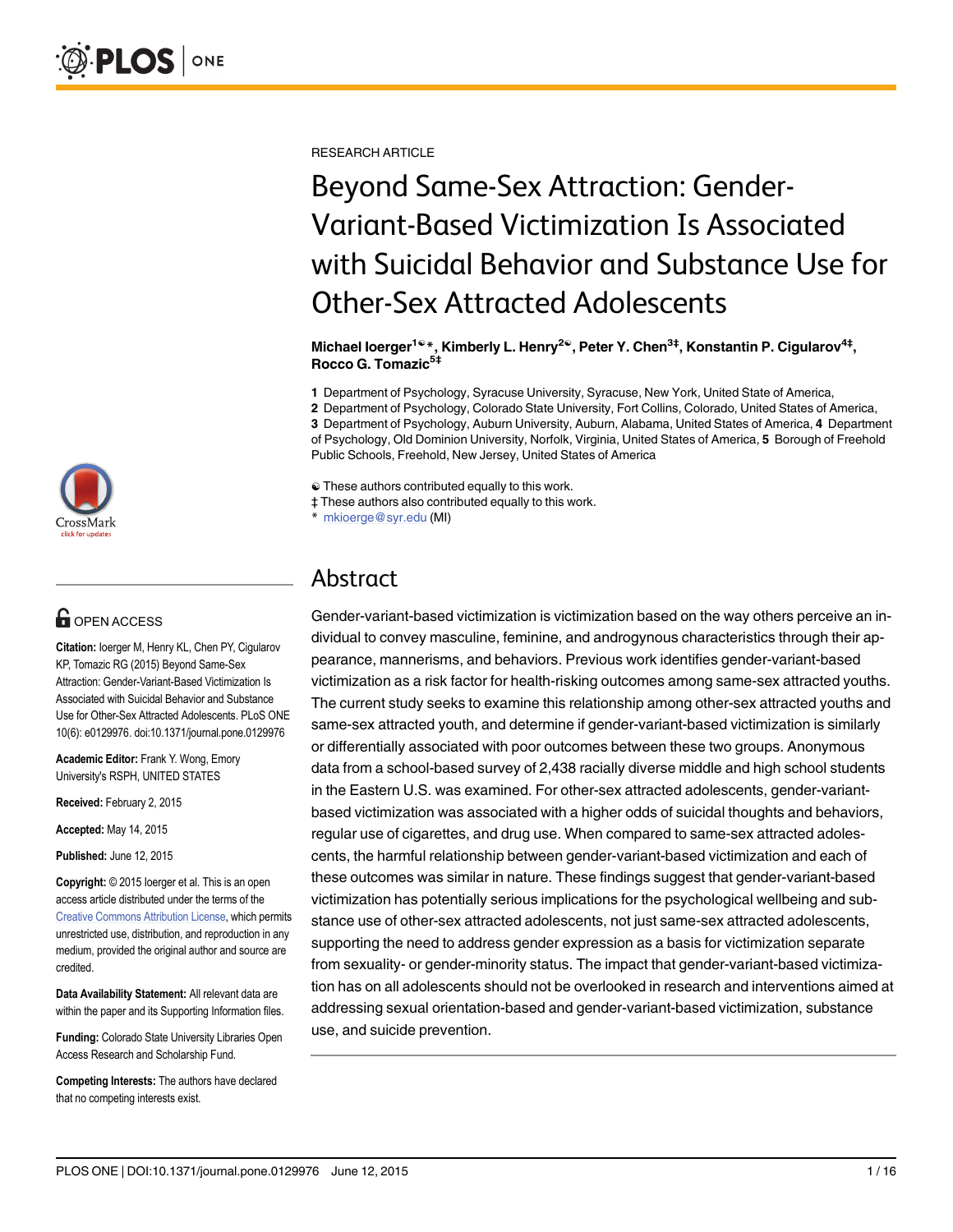# <span id="page-2-0"></span>Introduction

In recent years, a lot of attention has been given to the victimization that same-sex attracted middle school- and high school-aged adolescents face because of its associations with suicidal behavior and substance use  $[1,2]$  $[1,2]$ . This has resulted in researchers, educators, and policy makers emphasizing same-sex attraction as a key risk factor for being victimized and experiencing negative health outcomes  $[3-6]$  $[3-6]$  $[3-6]$  $[3-6]$ . While the attention given to same-sex attracted adolescents is warranted given the elevated risk of experiencing negative health outcomes for sexual minority adolescents [\[1,7\]](#page-15-0), same-sex attracted adolescents have heterogeneous experiences with being victimized. Work exploring victimization among same-sex attracted adolescents has demonstrated that they may be targeted for both sexual orientation-based victimization (victimization based on individuals' perceived or actual sexual orientation) and gender-variant-based victimization (victimization based on the way others perceive individuals to convey masculine, feminine, and androgynous characteristics through their appearance, mannerisms, and behaviors), with same-sex attracted adolescents who are targeted for gender-variant-based victimization experiencing more negative health outcomes than same-sex adolescents who are not targeted for this type of victimization [[8,9\]](#page-15-0).

However, in all of this, little work on gender-variant-based victimization has addressed the outcomes experienced by other-sex attracted students who also experience this type of victimization, but are not part of the sexual- or gender-minority (i.e., other-sex attracted students who are not transgender, and who do not identify as gender nonconforming). To address this limitation, the current work explores the association between gender-variant-based victimization in other-sex attracted adolescents and health-risking suicidal behaviors and substance use. Additionally, to help put the impact of this type of victimization into perspective, this work separates out the effects of attraction and gender-variant-based victimization to allow for comparisons between other-sex attracted adolescents and same-sex attracted adolescents who experience gender-variant-based victimization.

# Being Targeted for Gender-Variant-Based Victimization

Adolescents may be targeted for victimization by their peers because they are perceived to be violating gender norms. This type of victimization is a form of gender policing, which uses victimization to rebuke both male and female peers who do not conform to traditional gender norms  $[10,11]$ . In recent years, much of the work exploring the association between gender variance and negative outcomes has focused on sexual-minority adolescents because identifying as same-sex attracted is viewed as a violation of traditional gender norms [\[8,9\]](#page-15-0). However, any adolescents that are not perceived as expressing their gender in ways that meet prescribed social norms are potential targets for this type of victimization [[11](#page-15-0)]. Indeed, research has shown that transgender and gender non-conforming adolescents, regardless of sexual orientation, experience high rates of victimization  $[9,12,13,14]$  $[9,12,13,14]$ , including high rates of sexual orientation-based and gender-variant-based victimization  $[15,16]$  even though the adolescents may be other-sex attracted. However, this work is limited by focusing on adolescents who are gender non-conforming, rather than exploring the consequences of any adolescent being victimized for being perceived as gender-variant.

Examining the association between gender and attraction best highlights the potential for gender-variant-based victimization to impact all adolescents, regardless of same- or other-sex attraction. Gender norms in the United States, and in many places in the world, are heteronormative in that they are based on an assumption that all typical people should want to attract an opposite sex romantic/sexual partner (e.g., males need to behave in ways consistent with masculine stereotypes so that they can attract female romantic/sexual partners)  $[17]$ . Thus, being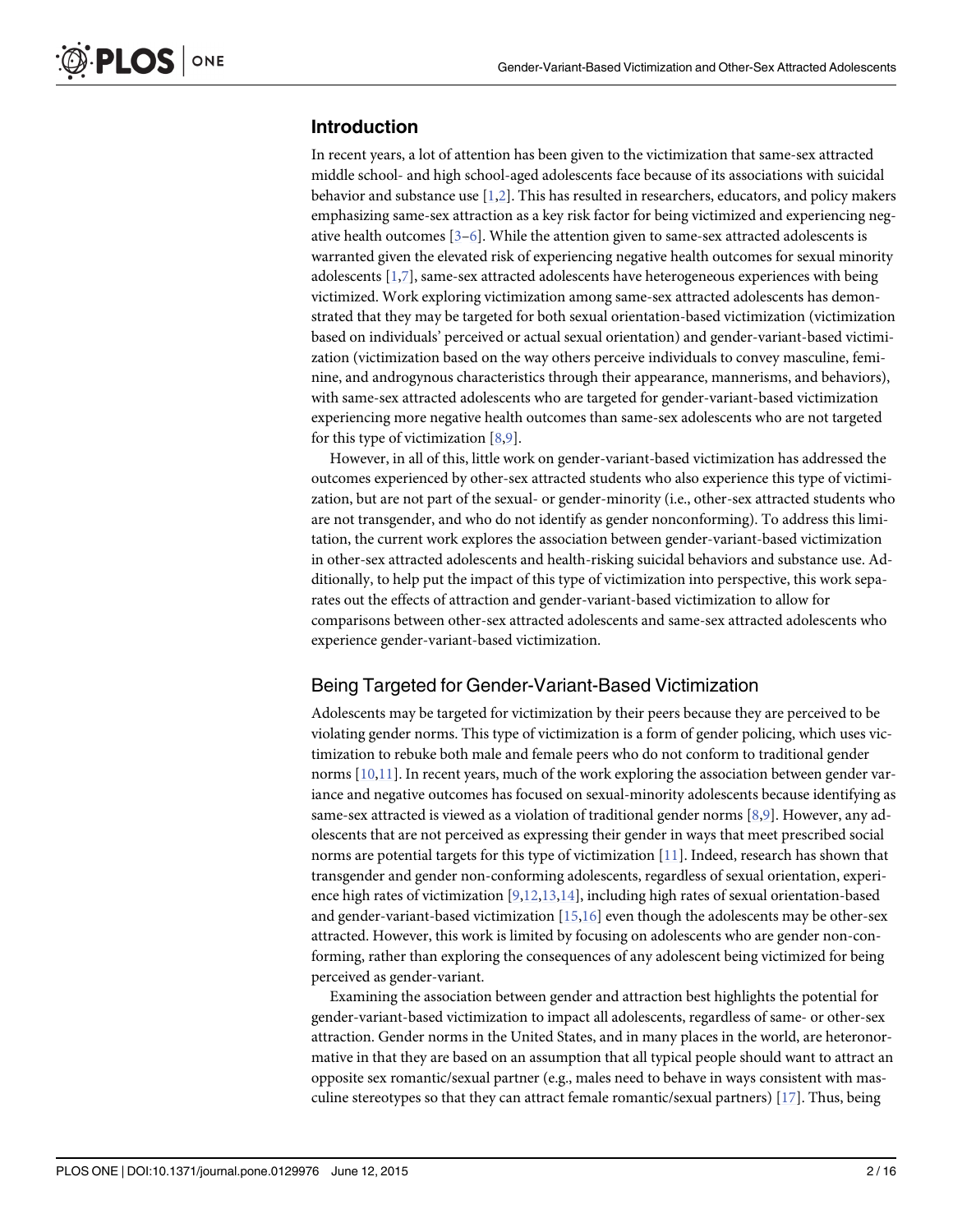<span id="page-3-0"></span>in any way perceived as same-sex attracted is automatically viewed a violation of expected gender norms. However, there are many aspects of a person including self-presentation, interests, and behaviors that can be judged to violate expected gender norms  $[18,19]$  $[18,19]$  $[18,19]$ . For example, an other-sex attracted female adolescent who plays sports, expresses an interest in being a welder, and prefers to have very short hair would likely be viewed by her peers as violating expected gender norms and would likely be targeted for gender-variant-based victimization, regardless of whether she is attracted to males. If a same-sex attracted male adolescent has the exact same profile of behavior, interests, and self-presentation, his peers would view him as conforming to expected gender norms and would likely not target him for gender-variant-based victimization, as long as they do not find out that he is attracted to males. Therefore, there is nothing about simply being same-sex attracted that would make an adolescent a target for gender-variantbased victimization, but rather it is being publicly identified as being same-sex attracted that alerts his or her peers to a violation of expected gender norms. This assertion is supported by the previous work suggesting that same-sex attracted adolescents are not equally targeted for gender-variation based victimization. Same-sex attracted adolescents who most fit the prescribed feminine gay or masculine lesbian stereotypes report the highest levels of victimization [\[8,9](#page-15-0)]. Thus, being attracted to the same-sex may be associated with gender-variant-based victimization based on the self-presentation or self-disclosure of some same-sex attracted people, but it is not the only factor that drives this type of victimization. Thus, there may be a large number of youth who experience gender-variant-based victimization who are not identified in research or reached through interventions that target sexual-minority adolescents.

### The Impact of Gender-Variant-Based Victimization

Gender-variant based victimization has a large impact on adolescents because gender plays a central role in their sense of self and well-being. For example, it has been found that both males and females who feel that they are gender typical are more likely to have a reduced sense of loneliness [[18](#page-15-0)], higher sense of self-worth [[18,19\]](#page-15-0), and better overall psychological adjustment [\[18](#page-15-0)] compared to those who feel that they are perceived as not expressing their gender appropriately. Importantly, these effects are not based on objective assessments of gender typicality, but rather on how individuals feel like their peers perceive them. Work focused on males has shown that males who are perceived to express more feminine, or gender atypical, traits than their peers report higher levels of victimization, loneliness, and distress [\[20\]](#page-15-0). This results in adolescent males' feeling the need to constantly monitor their self-presentation to defend themselves from being victimized for being perceived as having feminine qualities or not being masculine enough [[16](#page-15-0)]. Thus, managing other peoples' impressions of ones' gender expression becomes a constant part of navigating social interactions.

The connection between gender-variant-based victimization and suicidal behaviors and substance use can be understood through the Minority Stress Model  $[21,22]$  $[21,22]$  $[21,22]$  $[21,22]$  $[21,22]$  and the Interpersonal Theory of Suicide [[23](#page-15-0)]. The Minority Stress Model posits that mental health issues and self-medication via substance use can result from the stress people experience when faced with a hostile social environment and social exclusion due to being part of a minority group. While this model has most often been used with traditional minority groups such as sexual minorities [\[21,22\]](#page-15-0), the key component of this model is that people feel that they are being targeted for an aspect of who they are, and that who they are in someway separates them from the majority group. Thus, an other-sex attracted student who is victimized because some of her peers do not think she acts feminine enough may feel excluded from the majority group because of who she is and how she normally expresses herself. As outlined in a similar theoretical framework connecting the high risk of suicide and substance use among trans people [[24](#page-16-0)], this feeling of social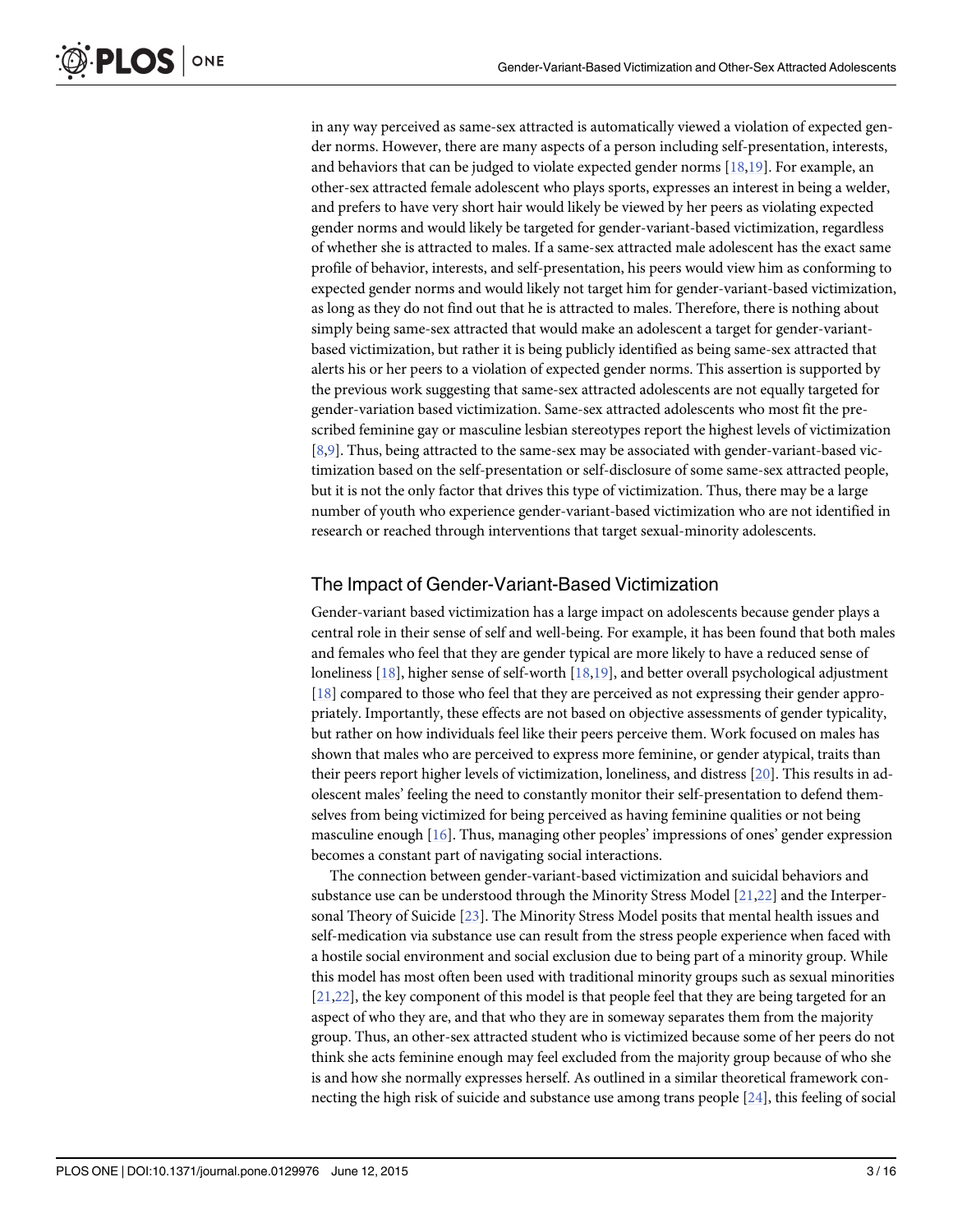exclusion can result in high levels of stress, which people may try to cope with through substance use. Additionally, this feeling of social exclusion can result in feelings of social isolation, which the Interpersonal Theory of Suicide suggests is associated with being at higher risk for expressing suicidal behaviors [[23](#page-15-0)[,24\]](#page-16-0). Thus, simply experiencing gender-variant-based victimization, a type of victimization directed at people who are seen as not conforming to the majority expectations for gender expression, may result in feelings of social exclusion, which has potential ramifications for any adolescents' well-being.

# The Current Study

Much of the previous work exploring gender-variant-based victimization has focused on adolescents who were identified as being part of a sexual- or gender-minority group [\[1](#page-15-0)]. The current study takes a broader approach to exploring gender-variant-based victimization by focusing on the outcomes of adolescents who report any amount of victimization based on their gender expression, regardless of attraction. To highlight the point that this type of victimization is not just an issue for a subset of youth based on their same-sex attraction, the current study separates out attraction and gender-variation-based victimization as being independently associated with suicidal behavior and substance use. Additionally, the present study compares the association of gender-variant-based victimization with suicidal behavior and substance use between other-sex and same-sex attracted adolescents.

In sum, this study addresses two novel research questions. First, is gender-variant-based victimization related to suicidal behavior and substance use among other-sex attracted adolescents? Second, is the relationship between gender-variant-based victimization and these health-risking behaviors similar between same- and other-sex attracted adolescents? Based on the above review highlighting the negative effects of gender-variant-based victimization, three hypotheses were proposed and examined:

- 1. Other-sex attracted students who experience gender-variant-based victimization will be more likely to report suicidal behaviors and substance use, compared to other-sex attracted students who do not experience gender-variant-based victimization.
- 2. Attraction (i.e., same-sex as compared to other-sex) and experiencing gender-variant-based victimization will both independently be associated with higher levels of suicidal behaviors and substance use.
- 3. The relationship between gender-variant-based victimization and these health-risking behaviors will not differ as a function of attraction (i.e., same-sex as compared to other-sex).

# Method

# Procedures and Ethics Statement

Students completed an anonymous, 30-minute online survey under teacher/staff supervision during school hours in May 2012 as part of a district needs assessment. As part of the district needs assessment process, the school administrators ensured that parents/guardians were: informed of the study, could review the survey, and could opt their child out of participation, in writing, prior to survey administration (fewer than 1% withdrew). As per standard practice in United States School districts, choosing not to opt their child out of participation was taken as parent/guardian consent for their child to participate in the needs assessment. The students themselves were not formally asked to consent to participate in the needs assessment, but they were informed that they could opt out of participating at any point by ceasing to respond to questions and were only required to provide their biological sex and school attended to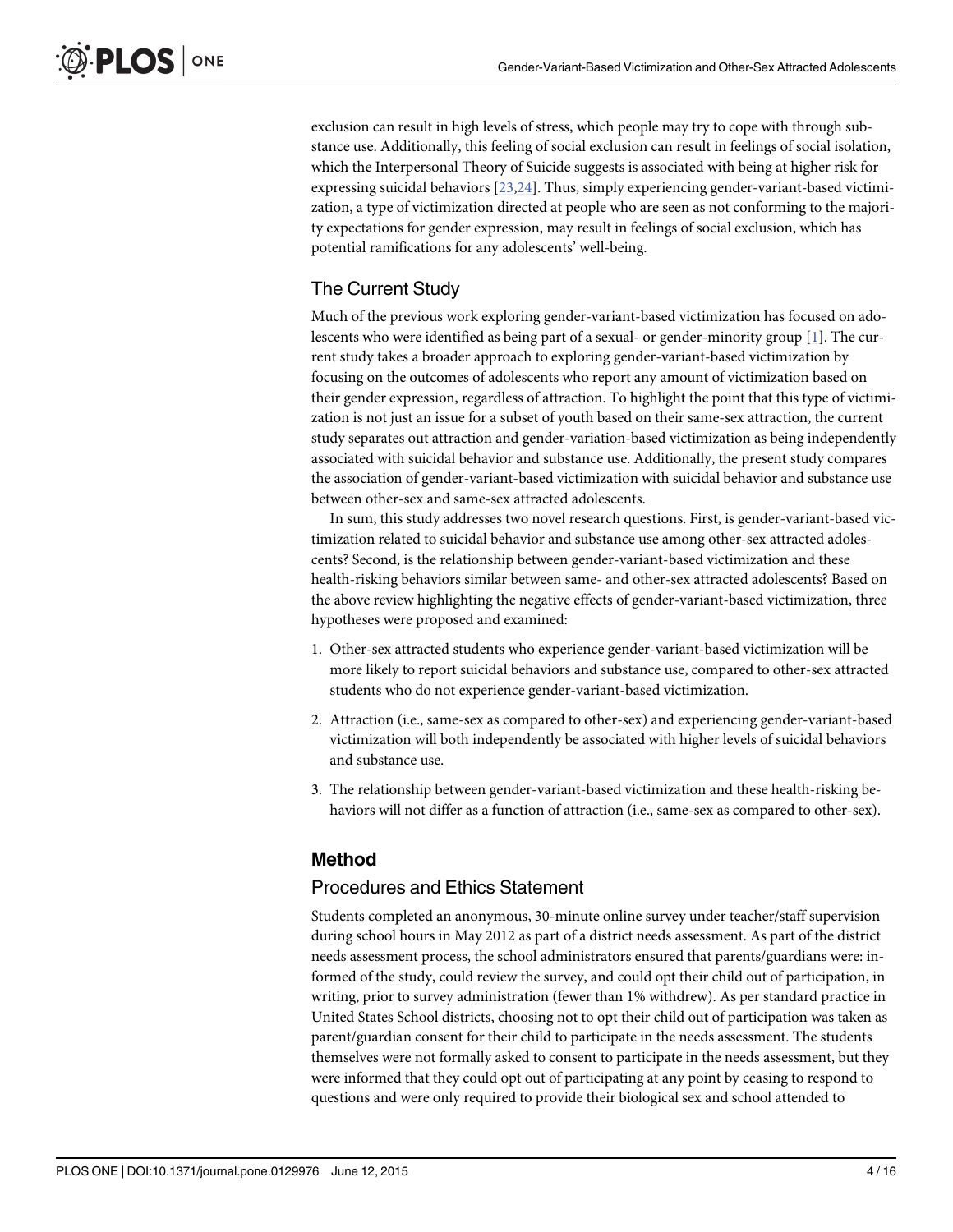<span id="page-5-0"></span>complete the survey (93% of students participated). The Colorado State University Institutional Review Board approved the procedures used to attain consent and implement the needs assessment, and approved the use of the anonymous data for the purposes of research. This work was deemed as exempt from the requirements of human subject protections by the Colorado State University Institutional Review Board based on the grounds that the research was being conducted in "established or commonly accepted education settings, involving normal education practices, such as a) research on regular and special education strategies, or b) research on the effectiveness of or the comparison among instructional techniques, curricula, or classroom management methods."

#### Measures

**Gender-variant-based victimization.** Based in part on previous work  $[25]$ , males were asked, "Do kids ever make fun of you for not being masculine enough/too feminine?", and females were asked, "Do kids ever make fun of you for not being feminine enough/too masculine?" Participants responded using a Likert-scale  $(1 = Never, 2 = Sometimes, 3 = Often, 4 = Always).$ A dichotomous variable was created (having never experienced gender-variant-based victimization (0) vs. experiencing gender-variant-based victimization at least sometimes or more often (1).

Attraction. Attraction to members of the same- and other-sex was assessed using a single item (When you are older, who might you be interested in dating? If you are already dating, who are you interested in dating?), with participants selecting each option that applied (boys, girls, or not sure). A dichotomous variable was created, i.e., participants indicating any same-sex attraction were categorized as same-sex attracted (1), whereas participants indicating only othersex attraction were categorized as other-sex attracted (0). All participants ( $n = 36$ ), who selected not sure, also selected at least one other option allowing for categorization as either same-sex  $(n = 20)$  or other-sex attracted  $(n = 16)$ .

**Suicidal ideation.** Suicidal ideation during the previous week was assessed using 4 items  $(\alpha = .87; e.g., I had thoughts about death, I felt that I would kill myself if I knew a way) [26]. Par (\alpha = .87; e.g., I had thoughts about death, I felt that I would kill myself if I knew a way) [26]. Par (\alpha = .87; e.g., I had thoughts about death, I felt that I would kill myself if I knew a way) [26]. Par$ ticipants responded to all items using a 4-point scale  $(1 = \text{Rarely or none of the time (less than 1$ day),  $2 = (1-2 \text{ days})$ ,  $3 = (3-4 \text{ days})$ ,  $4 = \text{Most or all of the time } (5-7 \text{ days})$ ). A dichotomous variable was created so that all of the participants who reported a 1 on all 4 items were coded as 0, and all participants who reported a 2 or higher on at least 1 of the 4 items were coded as 1.

Suicide planning. Suicide planning since the beginning of the school year (past 35–38 weeks) was assessed using 2 items ( $\alpha$  = .74; Since the beginning of the school year have you ever seriously considered attempting suicide (i.e., tried to kill yourself)? and Since the beginning of the school year have you made a plan about how you would attempt suicide?). Participants responded to each question with either a Yes  $(1)$  or a No  $(0)$ . A dichotomous composite variable was created by combing the responses to the two questions, i.e., all of the participants who reported a 0 on both items were coded as 0, while all participants who reported a 1 on at least 1 of the 2 items were coded as 1.

Suicide attempts. Suicide attempts were assessed using a single item (Since the beginning of the school year, how many times have you actually attempted suicide?). Participants responded to this item using a 4-point scale  $(1 = 0$  times,  $2 = 1$  time,  $3 = 2$  or 3 times,  $4 = 4$  or more times). A dichotomous variable was created so that no suicide attempts since the beginning of the school year were indicated with 0; any suicide attempts since the beginning of the school year were indicated with 1.

Substance use. Alcohol use (How often in the past 3 months have you: been drunk?), marijuana use (How often in the past 3 months have you: used marijuana (pot, hash, reefer)?), and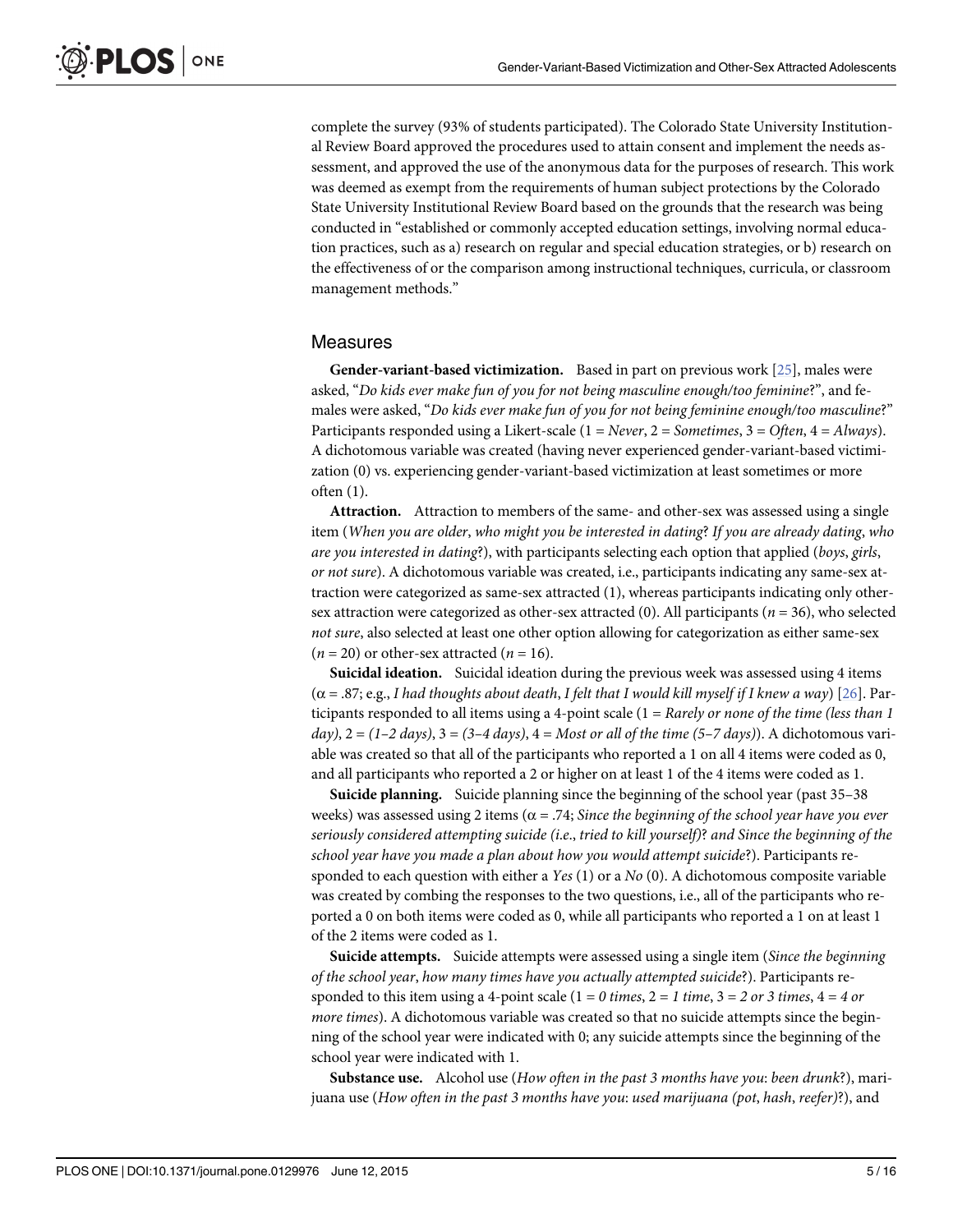<span id="page-6-0"></span>other drug use ( $\alpha$  = .88; How often in the past 3 months have you: used meth?, and How often in the past 3 months have you: used other drugs?) were each assessed. Participants responded to each item using an 8-point scale  $(1 = Never, 2 = Once or twice, 3 = About once per month, 4 = A)$ few times a month,  $5 =$  About once a week,  $6 =$  A few times a week,  $7 =$  Almost every day,  $8 =$ More than once a day). A dichotomous variable for each type of substance use was created, i.e., never drunk in the past 3 months (0) vs. drunk at any point during the past 3 months (1). Regular cigarette smoking (How often in the past 3 months have you: smoked cigarettes?) was also assessed using the same 8-point scale. A dichotomous variable was created i.e., did not smoke cigarettes regularly in the past 3 months  $(0; 1 = Never, 2 = Once or twice, 3 = About once per$ month,  $4 = A$  few times a month,  $5 = About$  once a week,  $6 = A$  few times a week) vs. did smoke cigarettes regularly in the past 3 months  $(1, 7 = Almost every day, 8 = More than once a day).$ 

# Analysis

All models were tested using a logistic regression model in SAS, Version 9.3. For hypothesis 3, we estimated both the multiplicative and additive interaction (i.e., the Relative Excess Risk due to Interaction (RERI)). In logistic regression, the logit coefficient associated with a product of two variables  $(x^*z,$  for example, bullying based on gender expression and attraction) is an estimate of interaction on a multiplicative scale and a significant interaction denotes that the combined effect of x and z is greater than the *product* of the individual effects of x and z [\[27\]](#page-16-0). It has been argued that assessment of the interaction on an additive scale when the outcome is categorical is also useful, particularly if assessment of the interaction has public health relevance [\[27,28\]](#page-16-0). Assessment of the additive interaction based on a logistic regression model is commonly done through the calculation of the RERI. A significant RERI denotes that the combined effect of x and z is greater than the sum of the individual effects of x and z.

For hypotheses 2 and 3, we report the OR (i.e., exp(B)) and 95% CI for all models, a 95% CI that does not contain 1 indicates statistical significance,  $p<0.05$ . For the RERI estimates for hypothesis 3, we also report the 95% CI calculated using the delta method [\[28\]](#page-16-0), for these, a 95% CI that does not contain 0 indicates statistical significance,  $p$ <.05.

# **Results**

# Sociodemograph Characteristics and Preliminary Analyses

Participants were from one school district in the Northeastern United States. A total of 2,944 students started the survey; but only 2,438 (82.8%) completed both the attraction and gendervariant-based victimization questions. Approximately half (50.1%) of the participants were female. The median age was 15 with 51.8% of the students attending one of two middle schools, and the remainder attending the high school. Approximately half were eligible for free/reduced lunch at the time of the survey. Most students, based on school records, were either Black (37%) or Hispanic (35%); about one-quarter of the students (24%) were White, non-Hispanic. Individuals who reported interest in dating a member of the same sex (35 males, 33 females), or both sexes (27 males, 80 females), were categorized as same-sex attracted. This categorization is supported by the similarity between the proportion of both- and same-sex attracted students reporting health-risking behaviors, in conjunction with the dissimilarity between the proportions of both- and other-sex attracted students reporting the same behaviors. Tables [1](#page-7-0) and [2](#page-7-0) present the sample size, sample proportions, and prevalence of each outcome as a function of attraction. Tables  $\frac{3}{2}$  $\frac{3}{2}$  $\frac{3}{2}$  and  $\frac{4}{2}$  $\frac{4}{2}$  $\frac{4}{2}$  present the sample size, sample proportions, and prevalence of each outcome as a function of sex for each attraction group.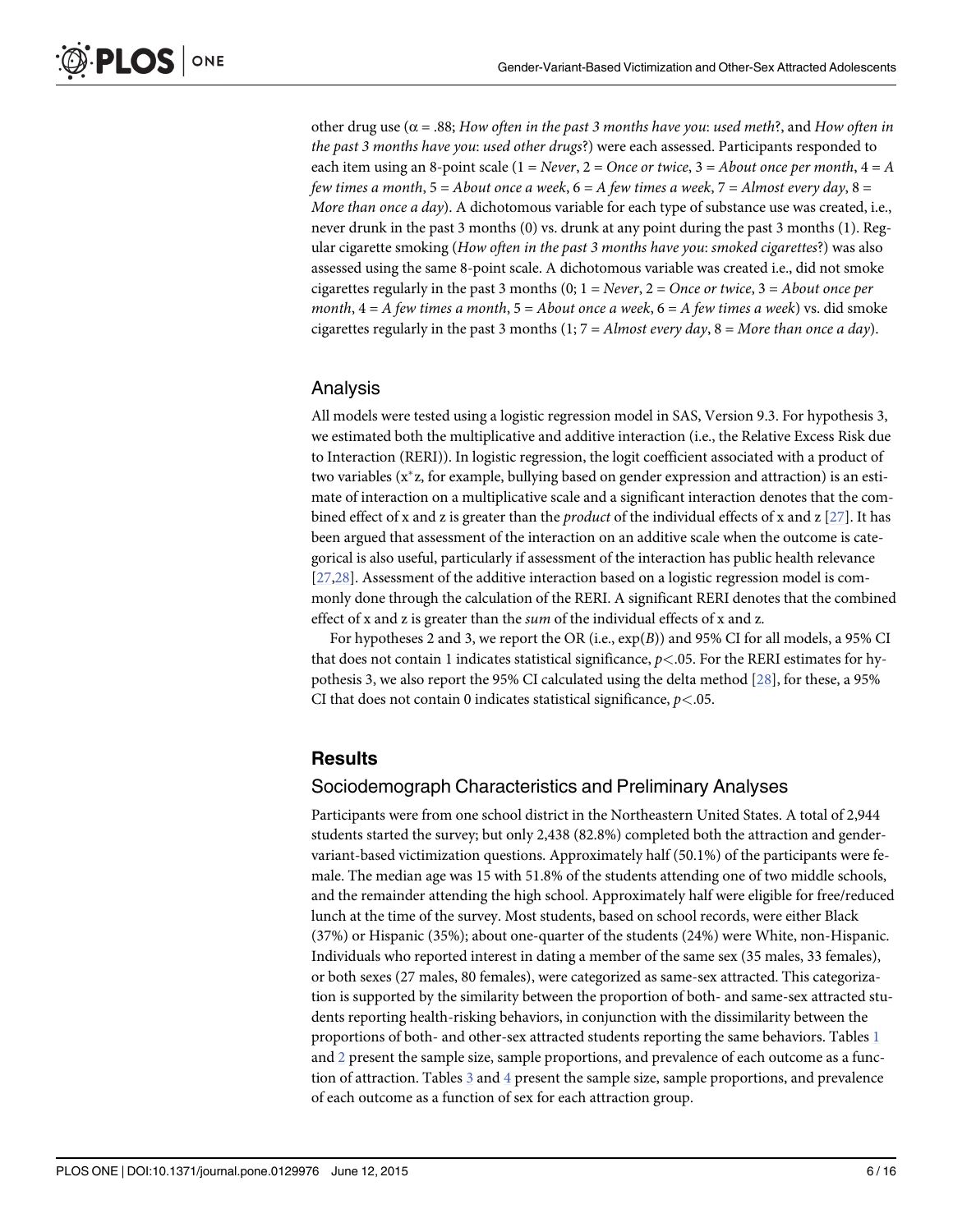<span id="page-7-0"></span>

|                           | <b>Other-Sex Attracted Only</b> | <b>Same-Sex Attracted Only</b> | <b>Both-Sex Attracted</b> |
|---------------------------|---------------------------------|--------------------------------|---------------------------|
| n                         | 2263 (92.8%)                    | 68 (2.8%)                      | 107 (4.4%)                |
| Health-risking behavior   |                                 |                                |                           |
| Suicidal ideation         | 0.24                            | 0.40                           | $0.44^{\rm a}$            |
| Suicide attempt           | 0.07                            | 0.32                           | $0.27^{\rm a}$            |
| Suicide planning          | 0.12                            | 0.32                           | $0.45^{\rm a}$            |
| Alcohol intoxication      | 0.22                            | 0.07                           | 0.51 <sup>a</sup>         |
| Regular cigarette smoking | 0.03                            | 0.05                           | $0.19^{a,b}$              |
| Marijuana use             | 0.16                            | 0.29                           | $0.51^{a,b}$              |
| Other drug use            | 0.06                            | 0.08                           | $0.25^{\rm a}$            |

#### [Table 1.](#page-6-0) Prevalence of suicidal and substance using behaviors as a function of attraction, separating out both-sex attracted students.

a<br>Denotes a significant difference in the proportion of the health-risking behavior compared with students who are other-sex attracted only.

b<br>**Denotes a significant difference in the proportion of the health-risking behavior compared with students who are same-sex attracted only.** 

doi:10.1371/journal.pone.0129976.t001

# Overall Descriptives

[Table 5](#page-9-0) presents the sample size, sample proportions, and prevalence of each outcome as a function of attraction  $(1 = same-sex, 0 = other-sex)$  and experience with gender-variant-based victimization  $(1 =$  experienced gender-variant-based victimization,  $0 =$  did not experience gender-variant-based victimization). Within each attraction group, we indicate whether the prevalence of each health-risking behavior is significantly different between students who report gender-variant-based victimization and those who do not.

Overall, 18.6 percent of students reported experiencing gender-variant-based victimization. A larger proportion of same-sex attracted students (38.3%) reported experiencing gender-variant-based victimization than other-sex attracted students (17.1%),  $X^2$  (1, n = 2438) = 48.11,  $p < .05$ . Additionally, a larger proportion of males (20.3%) reported experiencing gender-variant-based victimization than females (16.9%),  $X^2$  (1, n = 2438) = 4.58,  $p < .05$ . However, there was not a significant difference between middle school (18.1%) and high school (19.2%) students in the proportion of students who reported experiencing gender-variant-based victimization,  $X^2$  (1, n = 2438) = .44, n.s.

#### [Table 2.](#page-6-0) Prevalence of suicidal and substance using behaviors as a function of attraction.

|                           | <b>Other-Sex Attracted</b> | <b>Same-Sex Attracted</b> |
|---------------------------|----------------------------|---------------------------|
| n                         | 2263 (92.8%)               | 175 (7.2%)                |
| Health-risking behavior   |                            |                           |
| Suicidal ideation         | 0.24                       | $0.42^{\rm a}$            |
| Suicide attempt           | 0.07                       | $0.29^{a}$                |
| Suicide planning          | 0.12                       | $0.40^{\rm a}$            |
| Alcohol intoxication      | 0.22                       | $0.50^{\rm a}$            |
| Regular cigarette smoking | 0.03                       | $0.14^{a}$                |
| Marijuana use             | 0.16                       | $0.43^{\rm a}$            |
| Other drug use            | 0.06                       | $0.24^{a}$                |

<sup>a</sup>Denotes a significant difference in the proportion of the health-risking behavior compared with students who are other-sex attracted.

doi:10.1371/journal.pone.0129976.t002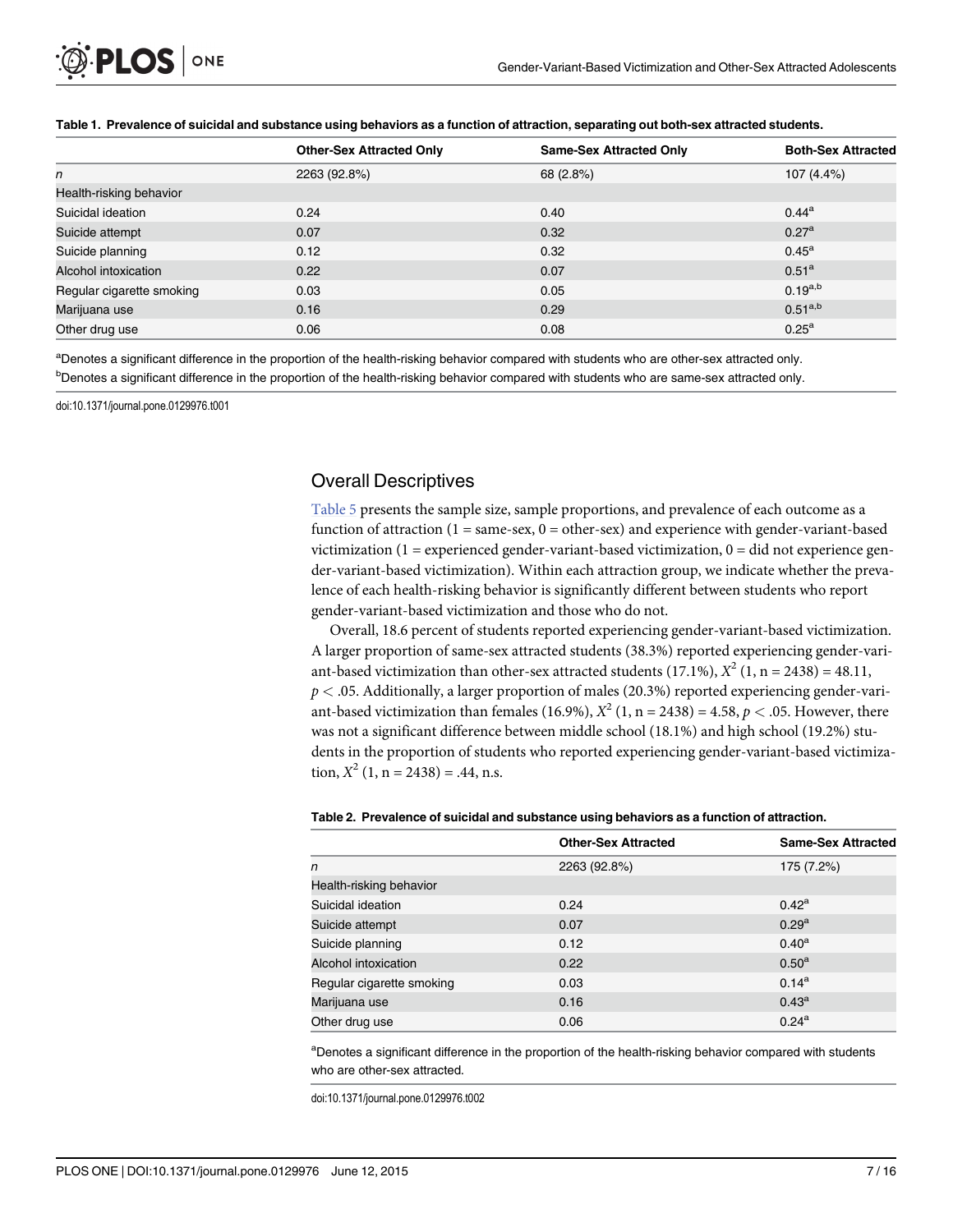|                           | <b>Males</b> | <b>Females</b> |
|---------------------------|--------------|----------------|
| n                         | 62 (35.4%)   | 113 (64.6%)    |
| Health-risking behavior   |              |                |
| Suicidal ideation         | 0.44         | 0.42           |
| Suicide attempt           | 0.34         | 0.27           |
| Suicide planning          | 0.39         | 0.41           |
| Alcohol intoxication      | 0.44         | 0.53           |
| Regular cigarette smoking | 0.18         | 0.12           |
| Marijuana use             | 0.36         | 0.47           |
| Other drug use            | 0.32         | 0.20           |

#### <span id="page-8-0"></span>[Table 3.](#page-6-0) Prevalence of suicidal and substance using behaviors as a function of sex for same-sex attracted students.

<sup>a</sup>Denotes a significant difference in the proportion of the health-risking behavior compared with students who are males.

doi:10.1371/journal.pone.0129976.t003

# Hypothesis Tests

Congruent with hypothesis 1, other-sex attracted students who experienced gender-variantbased victimization were more likely than other-sex attracted students who did not experience gender-variant-based victimization to report suicidal ideation in the past week, suicidal attempts since the beginning of the school year, suicide planning since the beginning of the school year, regular cigarette smoking in the past 3 months, and other drug use in the past 3 month. However, gender-variant-based victimization was not associated with alcohol intoxication and marijuana use in the past 3 months among other-sex attracted youths.

A similar pattern is observed for same-sex attracted youths in terms of suicide-related behaviors. That is, same-sex attracted youths who reported gender-variant-based victimization were more likely report suicidal ideation in the past week, and both suicidal attempts and suicide planning since the beginning of the school year. The association between substance use and gender-variant-based victimization is in the expected direction, although it doesn't meet traditional criteria for statistical significance.

|                           | <b>Males</b> | <b>Females</b>    |
|---------------------------|--------------|-------------------|
| n                         | 1154 (51.0%) | 1109 (40.0%)      |
| Health-risking behavior   |              |                   |
| Suicidal ideation         | 0.20         | 0.27 <sup>a</sup> |
| Suicide attempt           | 0.08         | 0.06 <sup>a</sup> |
| Suicide planning          | 0.09         | 0.16 <sup>a</sup> |
| Alcohol intoxication      | 0.23         | 0.20              |
| Regular cigarette smoking | 0.05         | 0.01 <sup>a</sup> |
| Marijuana use             | 0.19         | $0.12^a$          |
| Other drug use            | 0.07         | $0.04^{\rm a}$    |

#### [Table 4.](#page-6-0) Prevalence of suicidal and substance using behaviors as a function of sex for other-sex attracted students.

<sup>a</sup>Denotes a significant difference in the proportion of the health-risking behavior compared with students who are males.

doi:10.1371/journal.pone.0129976.t004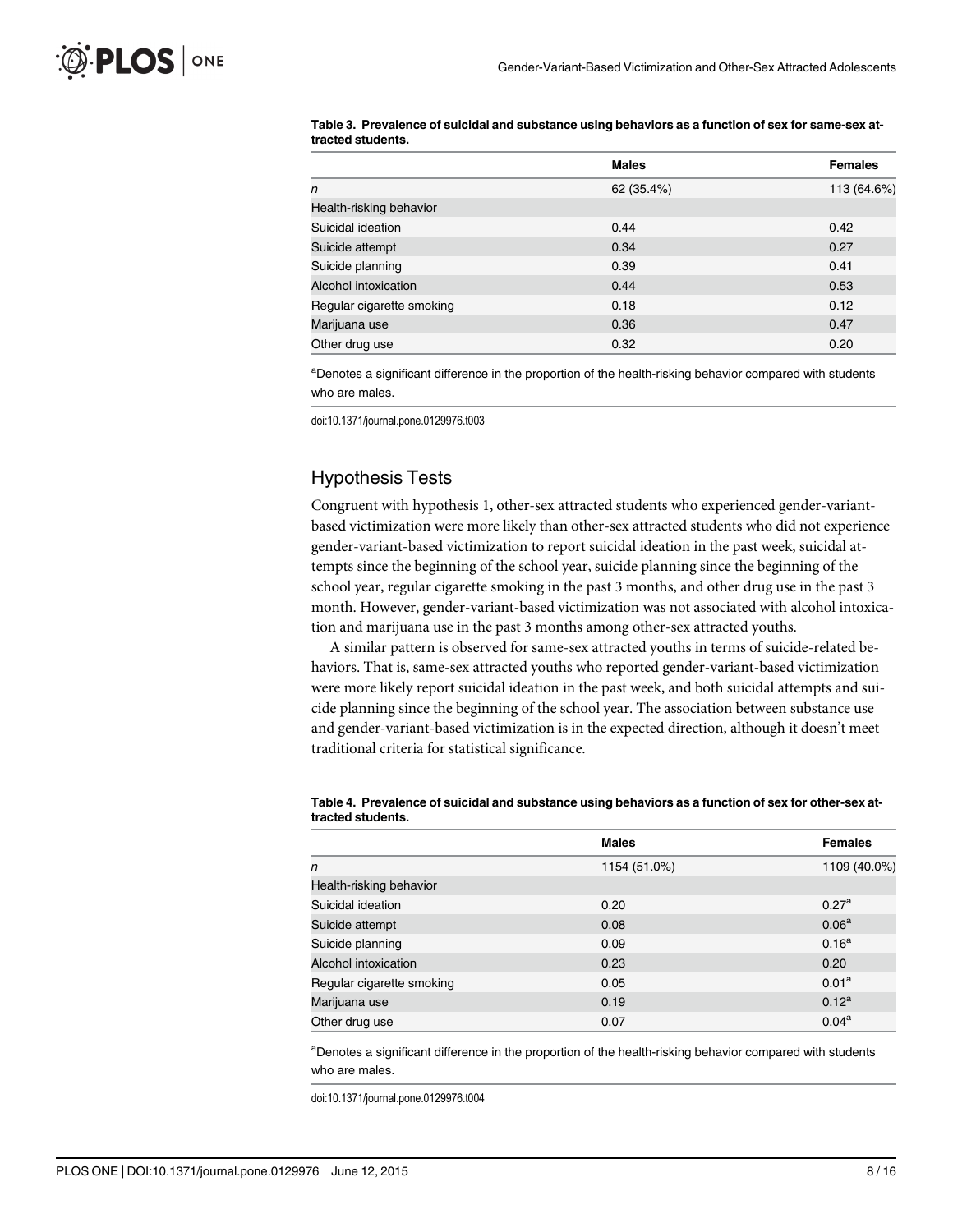|                           |                | <b>Other-Sex Attracted Students</b> |                         | <b>Same-Sex Attracted Students</b> |                   |                         |  |
|---------------------------|----------------|-------------------------------------|-------------------------|------------------------------------|-------------------|-------------------------|--|
|                           | Not-Victimized | <b>Victimized</b>                   |                         | Not-Victimized                     | <b>Victimized</b> |                         |  |
| n                         | 1876 (82.9%)   | 387 (17.1%)                         |                         | 108 (61.7%)                        | 67 (38.3%)        |                         |  |
| Females                   | 941 (84.9%)    | 168 $(15.1\%)^a$                    |                         | 74 (65.5%)                         | 39 (34.5%)        |                         |  |
| Males                     | 935 (81.0%)    | 219 $(19.0\%)^a$                    |                         | 34 (55.8%)                         | 28 (45.2%)        |                         |  |
|                           |                |                                     | Significant             |                                    |                   | Significant             |  |
| Health-risking behavior   |                |                                     | Difference <sup>b</sup> |                                    |                   | Difference <sup>b</sup> |  |
| Suicidal ideation         | 0.20           | 0.41                                | p<.05                   | 0.34                               | 0.55              | p<.05                   |  |
| Suicide attempt           | 0.05           | 0.16                                | p<.05                   | 0.20                               | 0.43              | p<.05                   |  |
| Suicide planning          | 0.10           | 0.26                                | p<.05                   | 0.31                               | 0.55              | p<.05                   |  |
| Alcohol intoxication      | 0.21           | 0.23                                | <b>NS</b>               | 0.46                               | 0.55              | <b>NS</b>               |  |
| Regular cigarette smoking | 0.03           | 0.05                                | p<.05                   | 0.12                               | 0.18              | <b>NS</b>               |  |
| Marijuana use             | 0.15           | 0.16                                | <b>NS</b>               | 0.40                               | 0.48              | <b>NS</b>               |  |
| Other drug use            | 0.05           | 0.08                                | p<.05                   | 0.21                               | 0.29              | <b>NS</b>               |  |

#### <span id="page-9-0"></span>[Table 5.](#page-7-0) Prevalence of suicidal and substance using behaviors as a function of attraction and gender-variant-based victimization.

aDenotes a significant difference in the proportion of other-sex attracted students experiencing victimization,  $X^2$  (1, n = 2263) = 5.85, p <.05. <sup>b</sup>Denotes a significant difference in the prevalence of the health-risking behavior by victimization status within attraction type, NS = not significant.

doi:10.1371/journal.pone.0129976.t005

To test hypothesis 2, we regressed each of the outcomes on attraction and experiencing gender-variant-based victimization to determine if each is uniquely associated with self-reports of the health-risking behaviors. These results are presented in [Table 6,](#page-10-0) Model 1. Controlling for attraction, students who experienced gender-variant-based victimization were more likely than students who did not experienced gender-variant-based victimization to report suicidal ideation in the past week, suicidal attempts since the beginning of the school year, suicide planning since the beginning of the school year, and regular cigarette smoking and other drug use in the past 3 months. However, gender-variant-based victimization was not associated with alcohol intoxication in the past 3 months or marijuana use in the past 3 months. Controlling for experiencing gender-variant-based victimization, same-sex attracted students were more likely than their other-sex attracted peers to report all of the suicide-related behaviors and all forms of substance use. These findings suggest that gender-variant-based victimization and same-sex attraction each uniquely associated with health-risking behaviors. These results provide general support for hypothesis 2.

To test hypothesis 3, we enhanced the models specified to test hypothesis 2 by adding an interaction term between victimization and attraction to determine if the effect of experiencing gender-variant-based victimization differed by attraction. The results are presented in [Table 6](#page-10-0), Model 2. Across all of the outcomes, none of the interaction terms were statistically significant, and this holds for both the multiplicative and additive interaction terms. These findings suggest that the effect of experiencing gender-variant-based victimization does not significantly differ as a function of attraction, providing support for hypothesis 3.

# **Discussion**

This study set out to examine the association between gender-variant-based victimization and negative outcomes (i.e., suicidal behavior, substance use) in other-sex attracted adolescents, and to highlight gender-variant-based victimization and attraction as uniquely associated with suicidal behavior and substance use for adolescents. As hypothesized, it was found that othersex attracted adolescents who experienced gender-variant-based victimization were more likely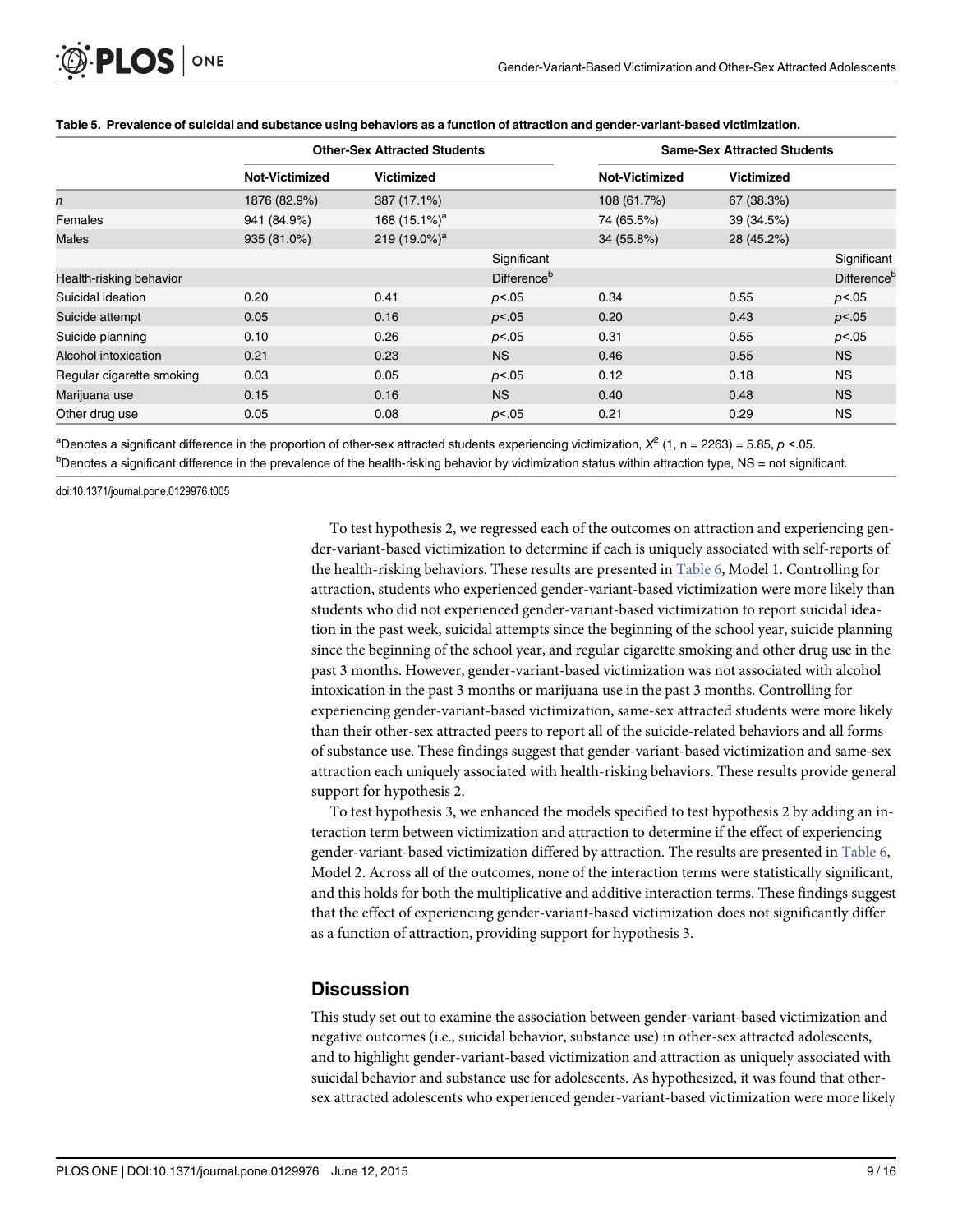#### <span id="page-10-0"></span>[Table 6.](#page-9-0) Results of logistic regression models to test hypothesis 2 and 3.

|                           | Model 1 |                 |      | Model 2         |         |             |             |                |       |
|---------------------------|---------|-----------------|------|-----------------|---------|-------------|-------------|----------------|-------|
|                           | exp(B)  | 95% CI $exp(B)$ |      | 95% CI $exp(B)$ |         | 95% CI RERI |             |                |       |
|                           |         | Ē               | ±    | exp(B)          |         | ±           | <b>RERI</b> | $\overline{a}$ | ±     |
| Health-risking behavior   |         |                 |      |                 |         |             |             |                |       |
| Suicidal ideation         |         |                 |      |                 |         |             |             |                |       |
| Intercept                 | 0.25    | $-0.23$         | 0.28 | 0.25            | $-0.22$ | 0.28        |             |                |       |
| Attraction                | 1.95    | $-1.40$         | 2.70 | 2.08            | $-1.38$ | 3.14        |             |                |       |
| Victimization             | 2.75    | $-2.22$         | 3.42 | 2.81            | $-2.23$ | 3.55        |             |                |       |
| Attraction*Victimization  |         |                 |      | 0.84            | $-0.43$ | 1.64        | 1.03        | $-1.54$        | 3.60  |
| Suicide attempt           |         |                 |      |                 |         |             |             |                |       |
| Intercept                 | 0.05    | $-0.04$         | 0.06 | 0.05            | $-0.04$ | 0.06        |             |                |       |
| Attraction                | 4.52    | $-3.09$         | 6.62 | 5.05            | $-3.02$ | 8.44        |             |                |       |
| Victimization             | 3.60    | $-2.64$         | 4.89 | 3.78            | $-2.68$ | 5.33        |             |                |       |
| Attraction*Victimization  |         |                 |      | 0.79            | $-0.37$ | 1.68        | 7.24        | $-0.60$        | 15.07 |
| Suicide planning          |         |                 |      |                 |         |             |             |                |       |
| Intercept                 | 0.11    | $-0.09$         | 0.13 | 0.11            | $-0.09$ | 0.12        |             |                |       |
| Attraction                | 3.91    | $-2.78$         | 5.50 | 4.17            | $-2.69$ | 6.46        |             |                |       |
| Victimization             | 3.17    | $-2.46$         | 4.08 | 3.25            | $-2.47$ | 4.28        |             |                |       |
| Attraction*Victimization  |         |                 |      | 0.85            | $-0.43$ | 1.70        | 5.11        | $-0.78$        | 11.01 |
| Alcohol intoxication      |         |                 |      |                 |         |             |             |                |       |
| Intercept                 | 0.27    | $-0.24$         | 0.30 | 0.27            | $-0.24$ | 0.30        |             |                |       |
| Attraction                | 3.49    | $-2.54$         | 4.79 | 3.16            | $-2.13$ | 4.69        |             |                |       |
| Victimization             | 1.13    | $-0.89$         | 1.43 | 1.08            | $-0.83$ | 1.40        |             |                |       |
| Attraction*Victimization  |         |                 |      | 1.33            | $-0.68$ | 2.58        | 1.28        | $-1.22$        | 3.78  |
| Regular cigarette smoking |         |                 |      |                 |         |             |             |                |       |
| Intercept                 | 0.03    | $-0.02$         | 0.03 | 0.03            | $-0.02$ | 0.03        |             |                |       |
| Attraction                | 4.89    | $-2.96$         | 8.08 | 5.21            | $-2.73$ | 9.94        |             |                |       |
| Victimization             | 1.77    | $-1.11$         | 2.83 | 1.86            | $-1.07$ | 3.23        |             |                |       |
| Attraction*Victimization  |         |                 |      | 0.86            | $-0.31$ | 2.37        | 2.24        | $-3.84$        | 8.32  |
| Marijuana use             |         |                 |      |                 |         |             |             |                |       |
| Intercept                 | 0.18    | $-0.16$         | 0.20 | 0.18            | $-0.16$ | 0.21        |             |                |       |
| Attraction                | 4.02    | $-2.90$         | 5.56 | 3.62            | $-2.41$ | 5.43        |             |                |       |
| Victimization             | 1.08    | $-0.83$         | 1.42 | 1.02            | $-0.76$ | 1.38        |             |                |       |
| Attraction*Victimization  |         |                 |      | 1.35            | $-0.68$ | 2.68        | 1.36        | $-1.43$        | 4.15  |
| Other drug use            |         |                 |      |                 |         |             |             |                |       |
| Intercept                 | 0.06    | $-0.05$         | 0.07 | 0.06            | $-0.04$ | 0.07        |             |                |       |
| Attraction                | 4.78    | $-3.21$         | 7.11 | 4.96            | $-3.00$ | 8.22        |             |                |       |
| Victimization             | 1.59    | $-1.11$         | 2.28 | 1.63            | $-1.08$ | 2.47        |             |                |       |
| Attraction*Victimization  |         |                 |      | 0.90            | $-0.40$ | 2.05        | 1.73        | $-2.84$        | 6.30  |

Notes:  $exp(B) =$  exponentiated estimate, CI = confidence interval, RERI = relative excess risk due to interaction.

Attraction is coded 1 if same-sex attracted, 0 if other-sex attracted. Victimization is coded 1 if victimized, 0 if not victimized.

95% CI exp(B) is statistically significant when the CI doesn't include 1.

95% CI RERI is statistically significant when the CI doesn't include 0.

doi:10.1371/journal.pone.0129976.t006

to report suicidal behaviors than other-sex attracted adolescents who did not experience this type of victimization.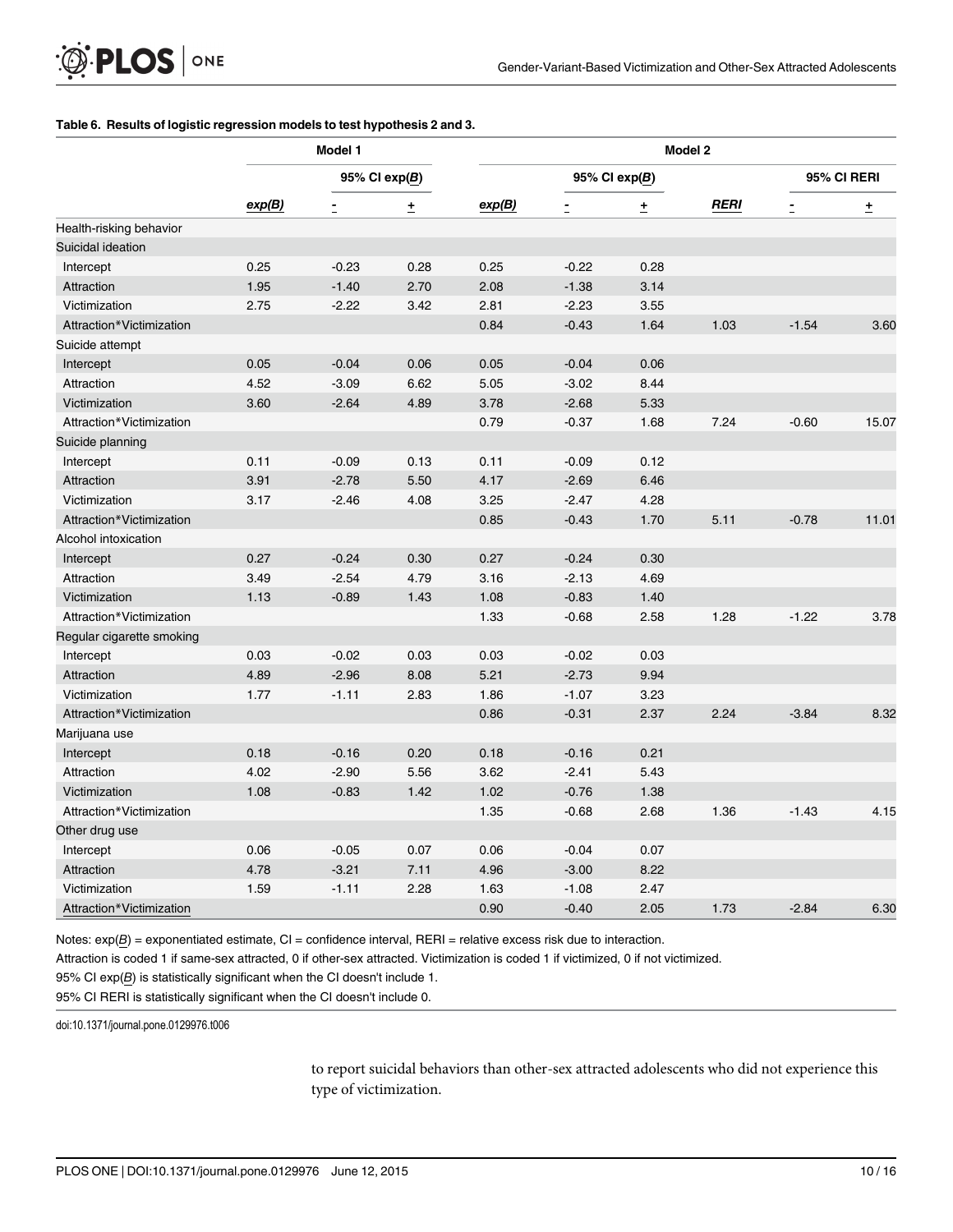<span id="page-11-0"></span>Additionally, as predicted, same-sex attraction and experiencing gender-variant-based victimization were both found to be associated with suicidal behaviors, and the effect of gender-variant-based victimization was not found to be modified by attraction. However, our hypotheses were only partially supported for the substance use measures. Other-sex attracted adolescents who experienced gender-variant-based victimization were more likely to report regular cigarette smoking and other drug use than those who did not experience this type of victimization. Controlling for attraction, gender-variant-based victimization was associated with self-reports of regular cigarette smoking and other drug use. However, the association between experiencing gender-variant-based victimization and suicidal behavior and substance use does not vary as a function of attraction. Thus, overall, our findings suggest that for both other- and same-sex attracted adolescents experiencing gender-variant-based victimization is associated with an increased likelihood of reporting suicidal behaviors, and some types of substance use, especially for other-sex attracted adolescents.

The results of the present study are consistent with previous findings suggesting that expressing gender atypical characteristics during adolescence  $[8,9]$  $[8,9]$ , or experiencing gender-variant-based victimization [\[8](#page-15-0)[,25,29\]](#page-16-0), are related to lower levels of psychological well-being, regardless of being same- or other-sex attracted. Extending from these studies, the present study highlights the association between gender-variant-based victimization and suicidal behavior and substance use in other-sex attracted adolescents. Thus, this study helps to move the present literature beyond almost exclusively focusing on negative outcomes associated with gender-variant-based victimization in specific minority groups (i.e. sexual- and genderminorities), and provides an opportunity to discuss the broader issue of gender policing in adolescents.

# Implications

The current work has potential implications for interventions addressing types of bullying that have gender-variant-based victimization components. For example, over the last several years, homophobic bullying has been identified as a key risk factor for suicidal behavior, substance use, and other negative health outcomes in adolescents  $[3,29,30]$  $[3,29,30]$  $[3,29,30]$  $[3,29,30]$  $[3,29,30]$  $[3,29,30]$ . This has resulted in research mostly focusing on identification as lesbian, gay, bisexual (LGB), questioning, or being same-sex attracted as risk factors for negative health outcomes [\[3,4\]](#page-15-0), or for experiencing victimization  $[31,32]$  $[31,32]$  $[31,32]$ . However, this work does little to address the motives behind homophobic bullying and the forms of victimization that fall under its broad umbrella. For example, same-sex attracted adolescents may be target for victimization solely because of their sexual orientation, but often times they are targeted for victimization because their identity as being same-sex attracted is not viewed by their peers as being consistent with traditional gender norms [[15](#page-15-0),[16](#page-15-0)]. In these instances, victimization is gender-variant-based and used as a form of peer gender policing. Thus, same-sex attracted adolescents who experiences homophobic bullying may be targeted exclusively for sexual orientation-based victimization, but may also targeted for gender-variant-based victimization.

While exploring gender-variant-based victimization specifically as a component of homophobic bullying is beyond the scope of this the current work, others have noted that homophobic bullying is made up of both sexual orientation-based victimization and gender-variant-based victimization [[15,16](#page-15-0),[33,34\]](#page-16-0). Even though these two types of victimization are very closely linked, and both likely disproportionately impact sexual- and gender-minority adolescents, their underlying motives have implications for who and how interventions are targeted. For example, if homophobic bullying is indeed mostly sexual orientation-based, then focusing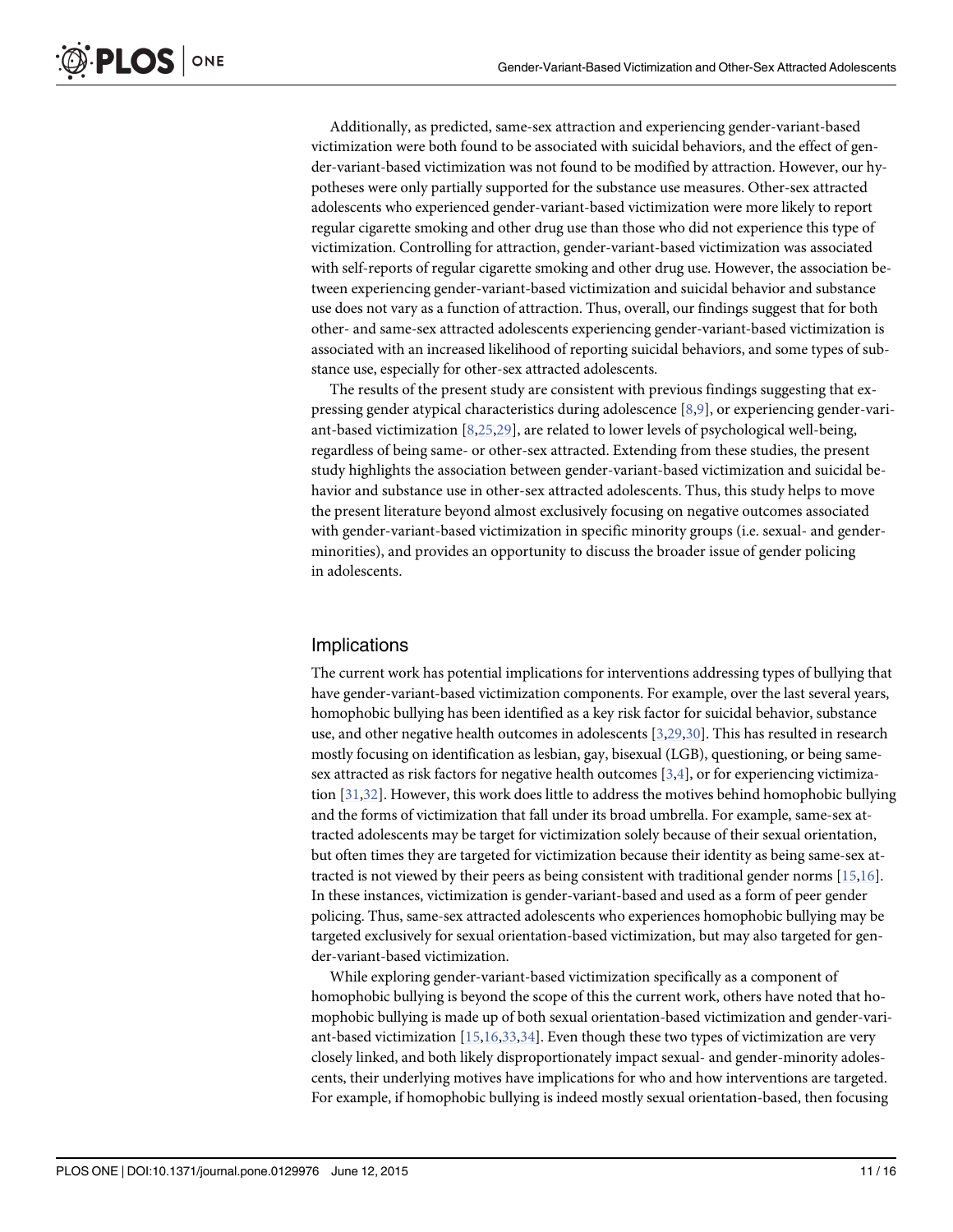on identifying and supporting sexual-minority students and promoting acceptance of the diversity in sexual orientation is likely the best approach.

Yet, if homophobic bullying is mostly driven by policing gender through the use of gendervariant-based victimization, the issues becomes much broader because any adolescents, regardless of sexual orientation, may become targets for homophobic bullying based on the way they express their gender. Indeed, some previous work demonstrates the effects of homophobic bullying on the psychological and social wellbeing of adolescents, regardless of sexual orientation [\[28](#page-16-0)]. The current work does not capture whether the gender-variant-based victimization that other-sex students experienced was homophobic in nature, but it does demonstrate the broad impact that gender-variant-based victimization can have on both other- and same-sex adolescents.

This study also identifies gender-variant-based victimization as being uniquely associated with health-risking behavior, especially suicidal behavior. Further work is needed to understand the specific mechanisms that underlie this association. However, if this relationship is found to be explained by feelings of social exclusion created by this type of victimization as previous work suggests [[24\]](#page-16-0), then our study would support creating broad-based interventions that focus on general acceptance of gender diversity. Focusing on promoting acceptance for individual differences in gender expression is a qualitatively different approach than targeting interventions to sexual- and gender- minority adolescents who are stereotyped as being gender atypical and experiencing this type of victimization.

### Strengths & Limitations

This work has several strengths. First, this study utilizes a large, diverse sample of both middle school and high school students in the Eastern United States. Given the relatively progressive nature of this region of the country, the presence of gender-variant-based victimization and its association with negative outcomes as serious as suicidal behavior and substance use is notable. Additionally, this work is strengthened by its investigation of gender-variant-based victimization across the entire sample of adolescents. Most previous work addressing gender-variantbased victimization has focused on subsets of the adolescent population that are stereotyped as expressing gender-atypical traits (i.e. lesbian, gay, and bisexual adolescents) or who are identified as being gender-atypical (e.g., transgender or gender nonconforming). The current work, instead, asked all students if they had experienced victimization based on their gender expression.

Another key strength of this work is that it separates the effects of gender-variant-based victimization from the effects of attraction in their association with suicidal behavior and substance use. This helps to highlight the similar negative effects experienced by both other-sex and same-sex attracted youth who are targeted for gender-variant-based victimization. Additionally, this analysis demonstrates that gender-variant-based victimization is not something that is universally experienced by same-sex attracted youth, helping to account for some of the heterogeneity among same-sex attracted adolescents in their experiences with and outcomes related to victimization.

One of the primary limitations to the current work is that the investigators did not ask participants to describe the nature of the victimization that they identified as being based on their gender expression. Thus, there is no way to know exactly what types of behaviors and language were identified as being gender-variant-based victimization in this work. However, for this study, the researchers were intentional about providing a broad question that was devoid of any terms related to sexuality, attraction, or other identities so as to better account for the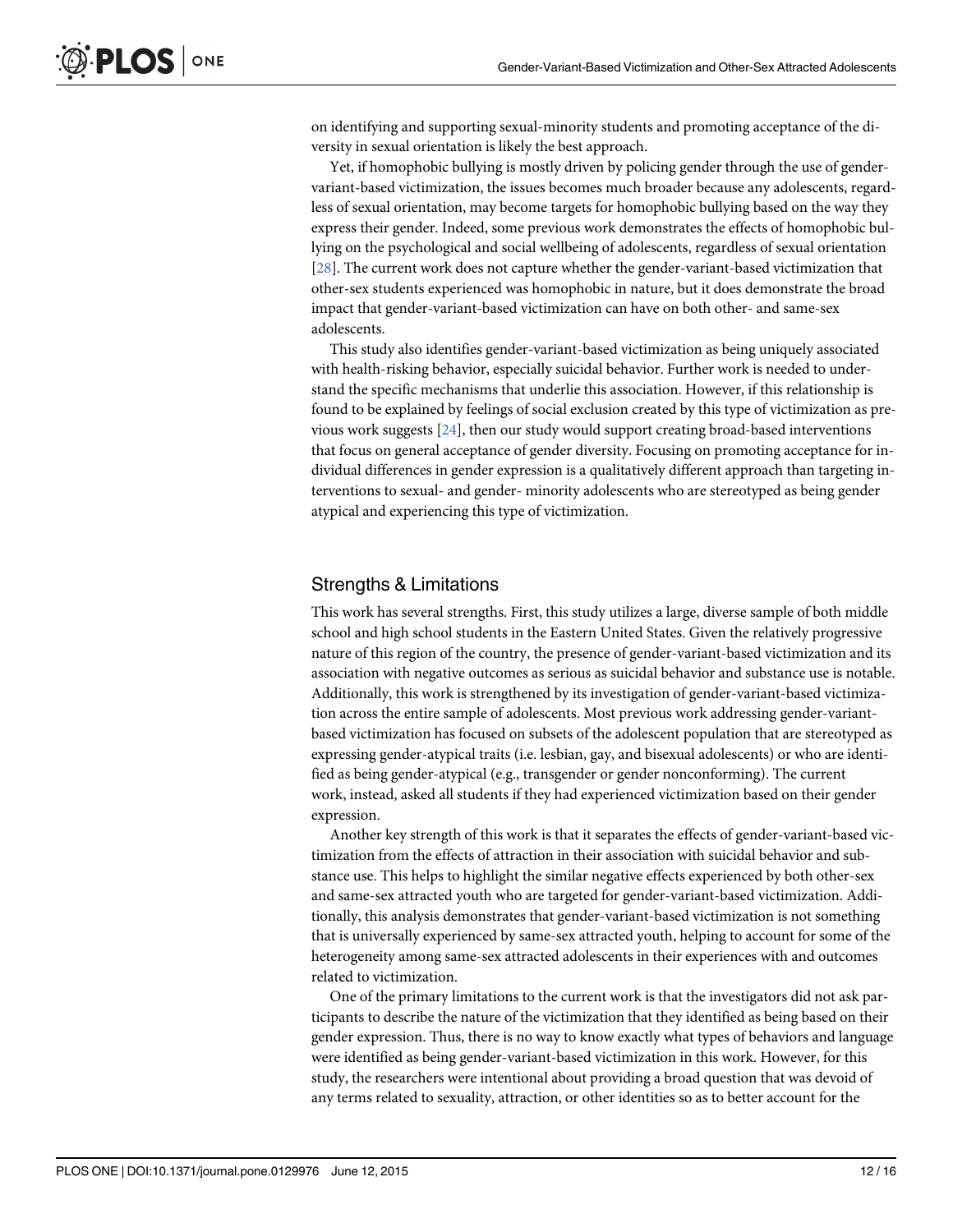experiences of all students, not just students who are same-sex attracted or identify as transgender or gender nonconforming.

This study is also limited in that the sample was only obtained from one school district, but due to the large sample size and the diversity of the students who participated, the effects of this limitation on the outcome of this study are believed to be minimal. Additionally, despite our large sample size, our study may have still been underpowered when it comes to investigating the association between gender-variant-based victimization and substance use for same-sex attracted adolescents. This is evidenced by results for the substance use outcomes trending in the predicted direction. It should also be noted that our study may have been underpowered for detecting an interaction between attraction and experiencing gender-variant-based victimization. The statistical analyses conducted did not find a multiplicative or an additive interaction for any of the health-risking behaviors assessed, but it is not possible for the current work rule out the existence of an interaction between these two constructs. However this study does suggest that the effects of any potential relationships between an interaction and the assessed health-risking behaviors are weaker than the effects of attraction and gender-variant-based victimization in of themselves. Future studies with larger, multi-school district samples will be needed to help fully tease apart these relationships and provide more clarity with regard to the nuances of the lesser effects.

This work is also limited by the way that same-sex attracted adolescents were identified and categorized. The actual identification item itself focused on future dating intentions, and therefore it does not provide a direct assessment of self-identification as a sexual minority, limiting this work in the broader literature on sexual minority adolescents. However, this single item provided a developmentally appropriate way to capture attraction from adolescents spanning both middle school and high school.

Additionally, adolescents who expressed attraction to both males and females were coarsely grouped with adolescents who expressed exclusive same-sex attraction to create a single comparison group. While this grouping combines two distinctly different groups, this decision was based on preliminary analyses demonstrating exclusively same-sex attracted adolescents and adolescents expressing both same- and other-sex attracted were similar to one another, and similarly different from exclusively other-sex attracted adolescents, on all of the variables assessed in this study. Thus, this decision did not alter the overall findings of the study. A similar potential limitation comes from grouping both males and females together within each of the attraction groups; however, this decision was also based on preliminary analyses indicating that the general pattern of results held true for both males and females. Therefore, combining males and females did not alter the overall findings of the study. In the end, these findings are based on a large, diverse sample, and show strong relationships, despite only focusing on suicidal behavior and substance use over a relatively short amount of time, supporting the assertion that these findings are not just due to chance or particularly unique conditions.

# Future Research

Future work may benefit from following-up with a subset of participants in focus groups to better understand the specific actions and language that they believe constitutes gender-variantbased victimization. The current study identifies gender-variant-based victimization as a factor associated with health-risking behavior through the use of a question asking students whether they have been made fun of for how they express their gender (i.e., Do kids ever make fun of you for not being feminine enough/too masculine?), but this simple item does not provide any information about why the adolescents perceived the victimization as being based on their gender expression. Collecting additional information through focus groups could help to identify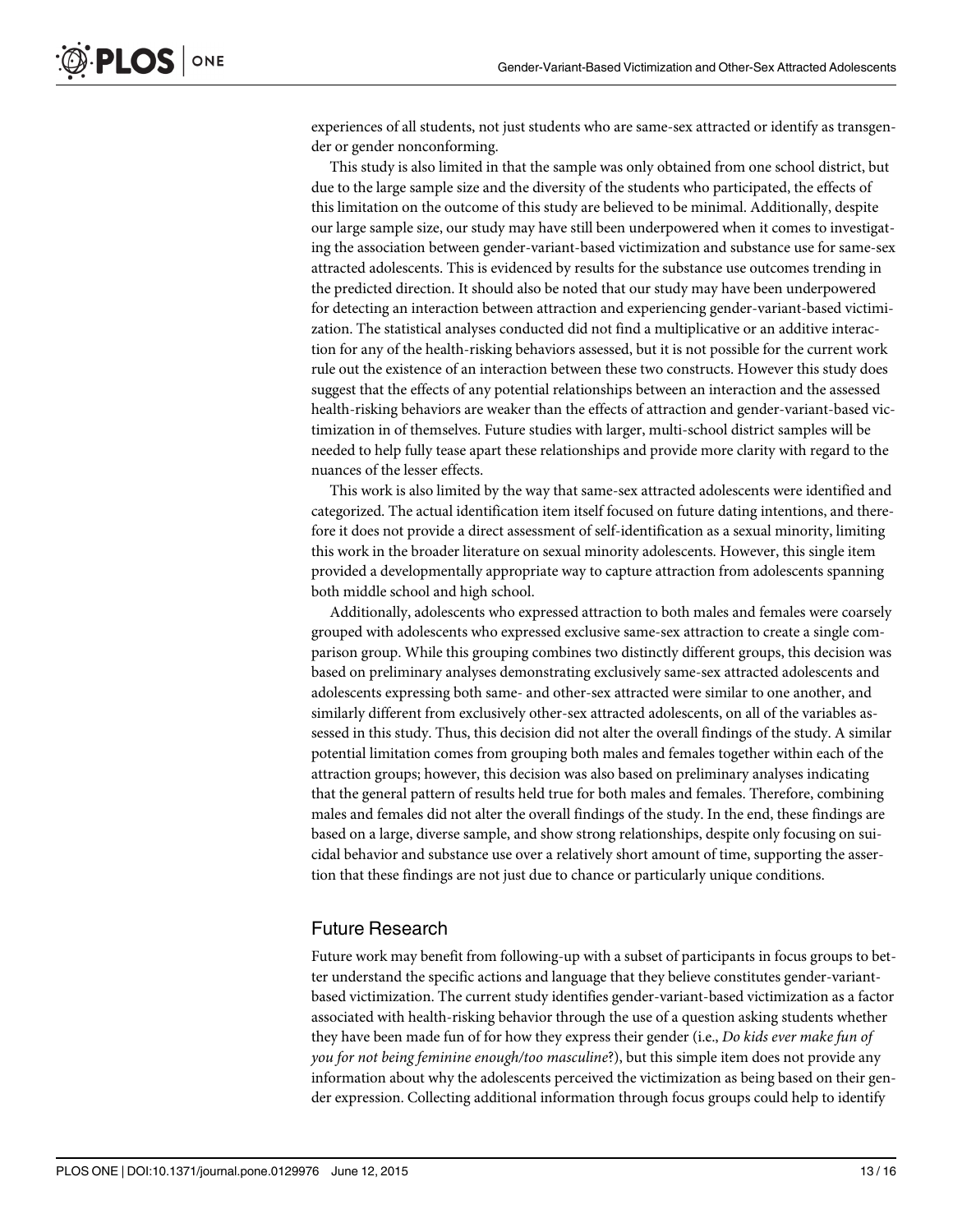the types of behaviors and language that are associated with this form of victimization. Additionally, this work may benefit from being replicated across multiple school districts in different parts of the country to ensure the findings are not just an artifact of the specific culture and experiences of students in this particular school district. Finally, it is recommended that interventions developed to reduce bullying and its negative outcomes are designed with an understanding that gender-variant-based victimization is an issue for all students, and not just specific target populations. Thus, adolescents might benefit from creating a school culture that is accepting of the diversity of all students' expressions of gender, regardless of their actual or perceived sexual orientation or gender identity. However, this is an empirical question that will need to be addressed in further work.

# **Conclusions**

The current work uniquely contributes a link between gender-variant-based victimization and suicidal behavior and substance use. For all adolescents (both other- and same-sex attracted), gender-variant-based victimization was associated with a higher odds of suicidal thoughts and behaviors. In addition, for other-sex attracted adolescents, gender-variant-based victimization was associated with increased odds of smoking cigarettes regularly and using other drugs. These findings suggest that gender-variant-based victimization has potentially serious implications for the psychological wellbeing and substance use of other-sex attracted adolescents, not just same-sex attracted adolescents. Thus, gender-variant-based victimization has implications for all adolescents, not just a subset of adolescents that are typically considered to be at risk for this this type of victimization based on their identity. Taken together, the findings of this study highlight the need to better understand the influence that gender-variant-based victimization has on all adolescents. From a prevention and intervention standpoint, this work suggests that additional attention may need to be paid to all adolescents who do not conform to gender norms or who are bullied based on their gender expression. Additionally, educators, researchers, and providers may need to focus on the broader issue of creating acceptance for a diverse array of gender expressions, instead of focusing on specific minority groups, in order to reduce negative outcomes such as suicidal behaviors and substance use. This may be especially true when addressing homophobic or gender-based bullying because much of this victimization stems from the policing of gender expression through the use of gender-variant-based victimization.

# Supporting Information

[S1 File.](http://www.plosone.org/article/fetchSingleRepresentation.action?uri=info:doi/10.1371/journal.pone.0129976.s001) This the Dataset File. This file contains all of the data for the analyses conducted in this study.

(XLS)

# Acknowledgments

We thank the students and staff of the participating school district, and K. Foula Dimopoulous for his insightful feedback on earlier drafts of this work.

# Author Contributions

Conceived and designed the experiments: MI KLH PYC KPC RGT. Performed the experiments: KLH PYC KPC RGT. Analyzed the data: MI KLH. Wrote the paper: MI KLH PYC KPC RGT.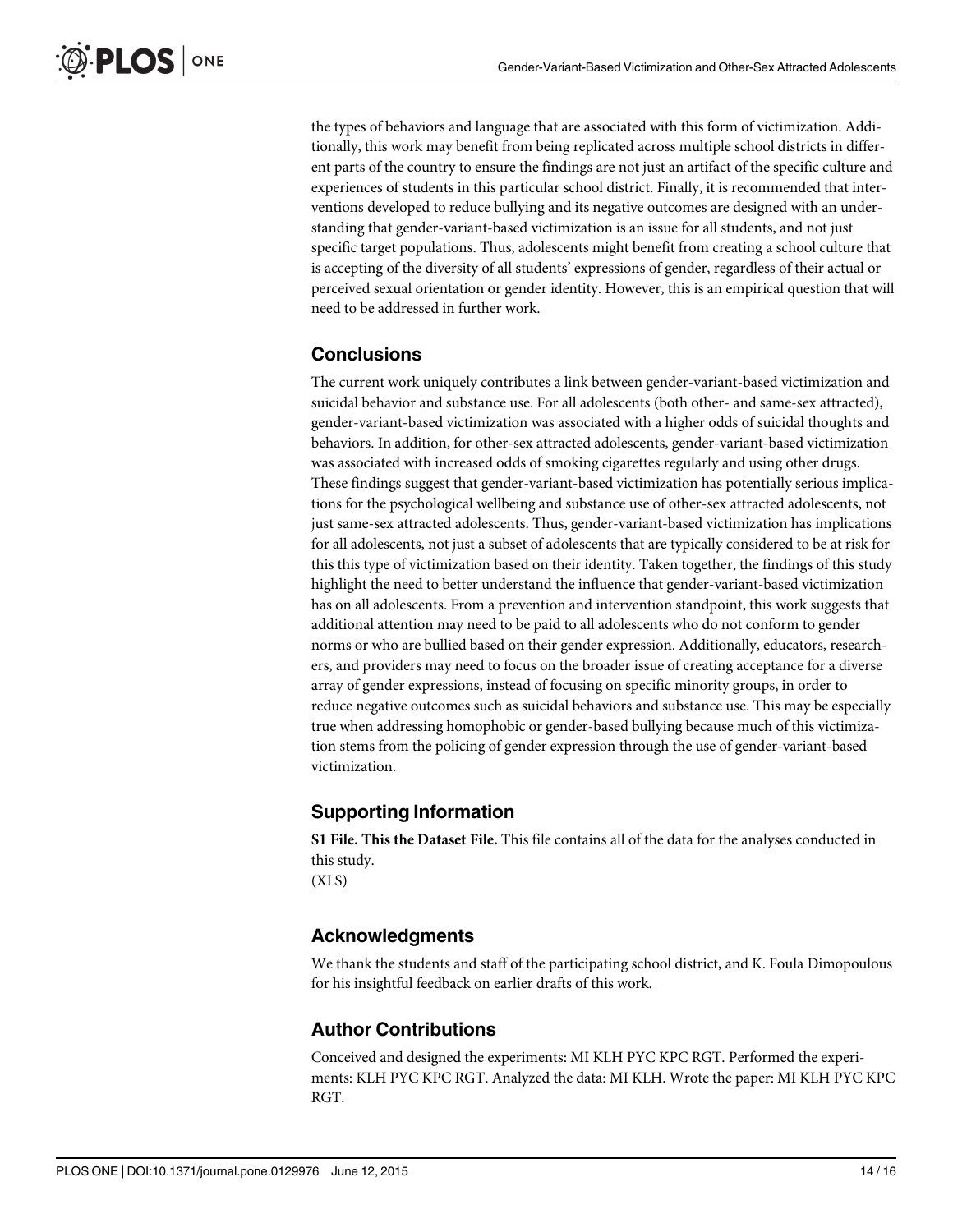### <span id="page-15-0"></span>References

- [1.](#page-2-0) Collier KL, van Beusekom G, Bos HMW, Sandfort TGM. Sexual orientation and gender identity/expression related peer victimization in adolescence: A systematic review of associated psychosocial and health outcomes. J Sex Res. 2013; 50: 299–317. doi: [10.1080/00224499.2012.750639](http://dx.doi.org/10.1080/00224499.2012.750639) PMID: [23480074](http://www.ncbi.nlm.nih.gov/pubmed/23480074)
- [2.](#page-2-0) Russell ST, Ryan C, Toomey RB, Diaz RM, Sanchez J. Lesbian, gay, bisexual, and transgender adolescent school victimization: Implications for young adult health and adjustment. J Sch Health. 2011; 81: 223–230. doi: [10.1111/j.1746-1561.2011.00583.x](http://dx.doi.org/10.1111/j.1746-1561.2011.00583.x) PMID: [21517860](http://www.ncbi.nlm.nih.gov/pubmed/21517860)
- [3.](#page-2-0) Birkett M, Espelage DL, Koenig B. LGB and questioning students in schools: The moderating effect of homophobic bullying and school climate on negative outcomes. J Youth Adolesc. 2009; 38: 989–1000. doi: [10.1007/s10964-008-9389-1](http://dx.doi.org/10.1007/s10964-008-9389-1) PMID: [19636741](http://www.ncbi.nlm.nih.gov/pubmed/19636741)
- [4.](#page-11-0) Robinson JP, Espelage DL. Inequities in educational and psychological outcomes between LGBTQ and straight students in middle and high school. Educ Res. 2011; 40: 315–330. doi: [10.3102/](http://dx.doi.org/10.3102/0013189X11422112) [0013189X11422112](http://dx.doi.org/10.3102/0013189X11422112)
- 5. Russel ST, Joyner K. Adolescent sexual orientation and suicide risk: Evidence from a national study. Am J Public Health. 2001; 91: 1276–1281. doi: [10.2105/AJPH.91.8.1276](http://dx.doi.org/10.2105/AJPH.91.8.1276) PMID: [11499118](http://www.ncbi.nlm.nih.gov/pubmed/11499118)
- [6.](#page-2-0) Wilkinson L, Pearson J. School culture and the well-being of same-sex-attracted youth. Gend Soc. 2009; 23: 542–568. doi: [10.1177/0891243209339913](http://dx.doi.org/10.1177/0891243209339913)
- [7.](#page-2-0) Berlan ED, Corliss HL, Field AE, Goodman E, Austin SB. Sexual orientation and bullying among adolescents in the Growing Up Today Study. J Adolesc Health. 2010; 46: 366–371. doi: [10.1016/j.](http://dx.doi.org/10.1016/j.jadohealth.2009.10.015) [jadohealth.2009.10.015](http://dx.doi.org/10.1016/j.jadohealth.2009.10.015) PMID: [20307826](http://www.ncbi.nlm.nih.gov/pubmed/20307826)
- [8.](#page-2-0) Rieger G, Savin-Williams R. Gender nonconformity, sexual orientation, and psychological well-being. Arch Sex Behav. 2012; 41: 611–621. doi: [10.1007/s10508-011-9738-0](http://dx.doi.org/10.1007/s10508-011-9738-0) PMID: [21350914](http://www.ncbi.nlm.nih.gov/pubmed/21350914)
- [9.](#page-2-0) Toomey RB, Ryan C, Diaz RM, Card NA, Russell ST. Gender-nonconforming lesbian, gay, bisexual, and transgender youth: School victimization and young adult psychosocial adjustment. Dev Psychol. 2010 46, 1580–1589. doi: [10.1037/a0020705](http://dx.doi.org/10.1037/a0020705) PMID: [20822214](http://www.ncbi.nlm.nih.gov/pubmed/20822214)
- [10.](#page-2-0) Carrera MV, DePalma P, Lameiras ML. Toward a more comprehensive understanding of bullying in school settings. Educ Psychol Rev. 2011; 23: 479-499. doi: [10.1007/s10648-011-9171-x](http://dx.doi.org/10.1007/s10648-011-9171-x)
- [11.](#page-2-0) Ewing Lee EA, Troop-Gordon W. Peer processes and gender role development: Changes in gender atypicality related to negative peer treatment and children's friendships. Sex Roles. 2011; 64: 90–102. doi: [10.1007/s11199-010-9883-2](http://dx.doi.org/10.1007/s11199-010-9883-2)
- [12.](#page-2-0) Greytak EA, Kosciw JG, Diaz EM. Harsh realities: The experiences of transgender youth in our nation's schools. New York, NY: GLSEN; 2009.
- [13.](#page-2-0) Grossman AH, D'Augelli AR. Transgender youth: Invisible and vulnerable. J Homosex. 2006; 51: 111– 128. doi: [10.1300/J082v51n01\\_06](http://dx.doi.org/10.1300/J082v51n01_06) PMID: [16893828](http://www.ncbi.nlm.nih.gov/pubmed/16893828)
- [14.](#page-2-0) McGuire JK, Anderson CR, Toomey RB, Russell ST. School climate for transgender youth: A mixed method investigation of student experiences and school responses. J Youth Adolesc. 2010; 39: 1175– 1188. doi: [10.1007/s10964-010-9540-7](http://dx.doi.org/10.1007/s10964-010-9540-7) PMID: [20428933](http://www.ncbi.nlm.nih.gov/pubmed/20428933)
- [15.](#page-2-0) McCann PD, Plummer D, Minichiello V. Being the butt of the joke: Homophobic humour, male identity, and its connection to emotional and physical violence for men. Health Sociol Rev. 2010; 19: 505–521.
- [16.](#page-2-0) Phoenix A, Frosh S, Pattman R. Producing contradictory masculine subject positions: Narratives of threat, homophobia and bullying in 11-14 year old boys. J Soc Issues. 2003; 59: 179-195. doi: [10.](http://dx.doi.org/10.1111/1540-4560.t01-1-00011) [1111/1540-4560.t01-1-00011](http://dx.doi.org/10.1111/1540-4560.t01-1-00011)
- [17.](#page-2-0) Kitzinger C. Heteronormativity in action: Reproducing the heterosexual nuclear family in after-hours medical calls. Soc Probl. 2005; 52: 477–498. doi: [10.1525/sp.2005.52.4.477](http://dx.doi.org/10.1525/sp.2005.52.4.477)
- [18.](#page-3-0) Yu L, Xie D. Multidimensional gender identity and psychological adjustment in middle childhood: A study in China. Sex Roles. 2010; 62: 100–113. doi: [10.1007/s11199-009-9709-2](http://dx.doi.org/10.1007/s11199-009-9709-2)
- [19.](#page-3-0) Stoudt BG. "You're either in or you're out": School violence, peer discipline, and the (re)production of hegemonic masculinity. Men Masc. 2006; 8: 273–287. doi: [10.1177/1097184X05282070](http://dx.doi.org/10.1177/1097184X05282070)
- [20.](#page-3-0) Young R, Sweeting H. Adolescent bullying, relationships, psychological well-being, and gender-atypical behavior: A gender diagnosticity approach. Sex Roles. 2004; 50: 525–537. doi: [10.1023/B:SERS.](http://dx.doi.org/10.1023/B:SERS.0000023072.53886.86) [0000023072.53886.86](http://dx.doi.org/10.1023/B:SERS.0000023072.53886.86)
- [21.](#page-3-0) Meyer IH. Minority stress and mental health in gay men. J Health Soc Behav. 1995; 36: 89–101. doi: [10.2307/2137286](http://dx.doi.org/10.2307/2137286)
- [22.](#page-3-0) Meyer IH. Prejudice, social stress, and mental health in lesbian, gay and bisexual populations: Conceptual issues and research evidence. Psychol Bull. 2003; 129:674–697. doi: [10.1037/0033-2909.129.5.](http://dx.doi.org/10.1037/0033-2909.129.5.674) [674](http://dx.doi.org/10.1037/0033-2909.129.5.674) PMID: [12956539](http://www.ncbi.nlm.nih.gov/pubmed/12956539)
- [23.](#page-3-0) Joiner T. Myths about suicide. Boston, MA: Harvard University; 2010.